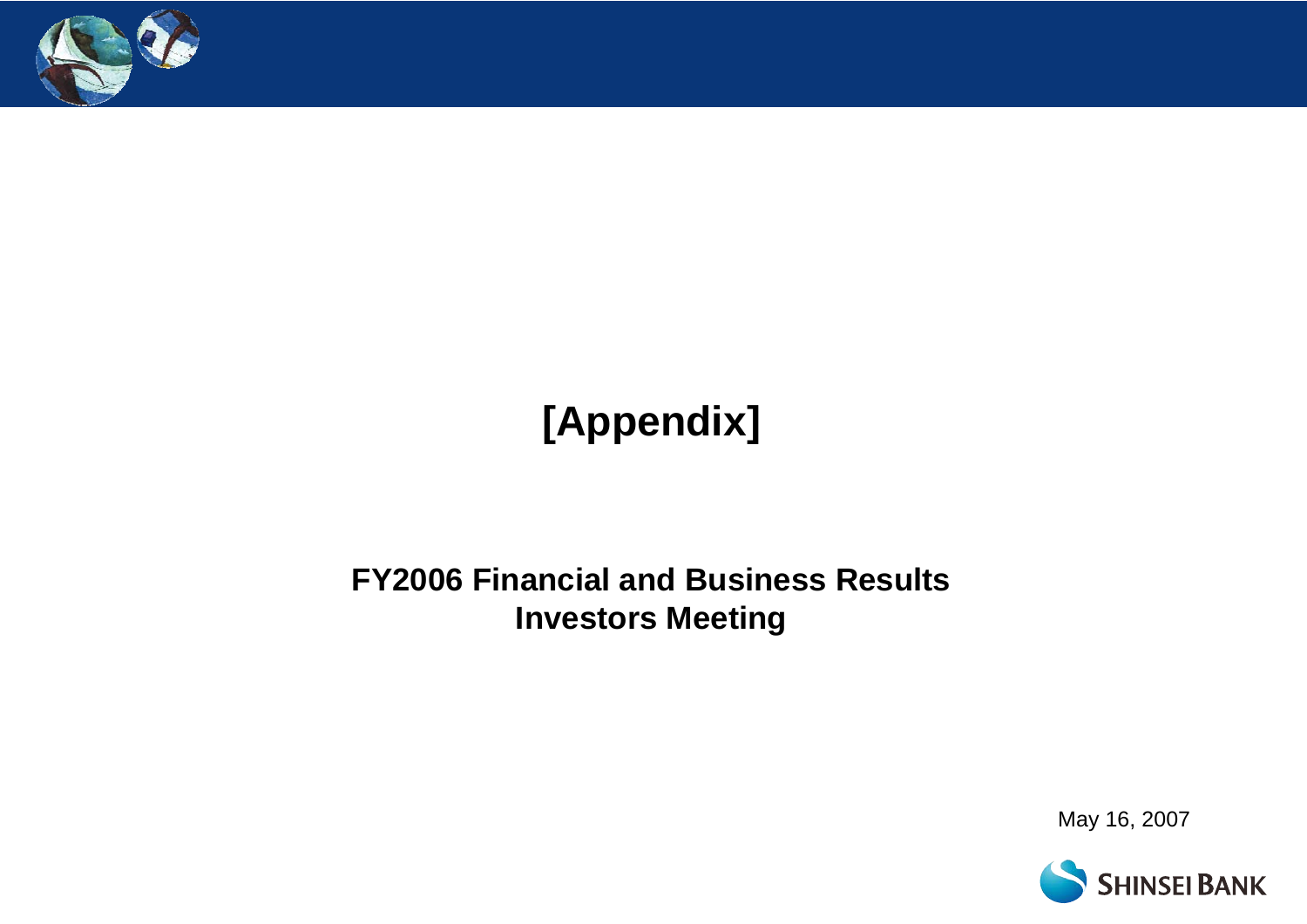



| $\mathbf 1$ . | <b>Summary of Performance (Consolidated)</b>                                        | $\overline{2}$   |
|---------------|-------------------------------------------------------------------------------------|------------------|
| 2.            | <b>Business Line Results Summary (1)</b>                                            | $\mathbf{3}$     |
| 3.            | <b>Business Line Results Summary (2)</b>                                            | $\boldsymbol{4}$ |
| 4.            | <b>Business Data Summary</b>                                                        | 5                |
| 5.            | <b>Balance Sheet Impact by APLUS and Showa Leasing</b>                              | 6                |
| 6.            | Interest-Earning Assets and Interest-Bearing Liabilities (Consolidated)             | $\overline{7}$   |
| 7.            | Interest-Earning Assets and Interest-Bearing Liabilities (Non-consolidated) ------- | 8                |
| 8.            | <b>Tax-Loss Carryforwards</b>                                                       | 9                |
| 9.            | <b>APLUS Data</b>                                                                   | 10               |
| 10.           | <b>Shinki Data</b>                                                                  | 11               |
| 11.           | Key Financials of Major Subsidiaries and Affiliate                                  | 12               |
|               | <b>Contact information for Investor Relations</b>                                   | 13               |

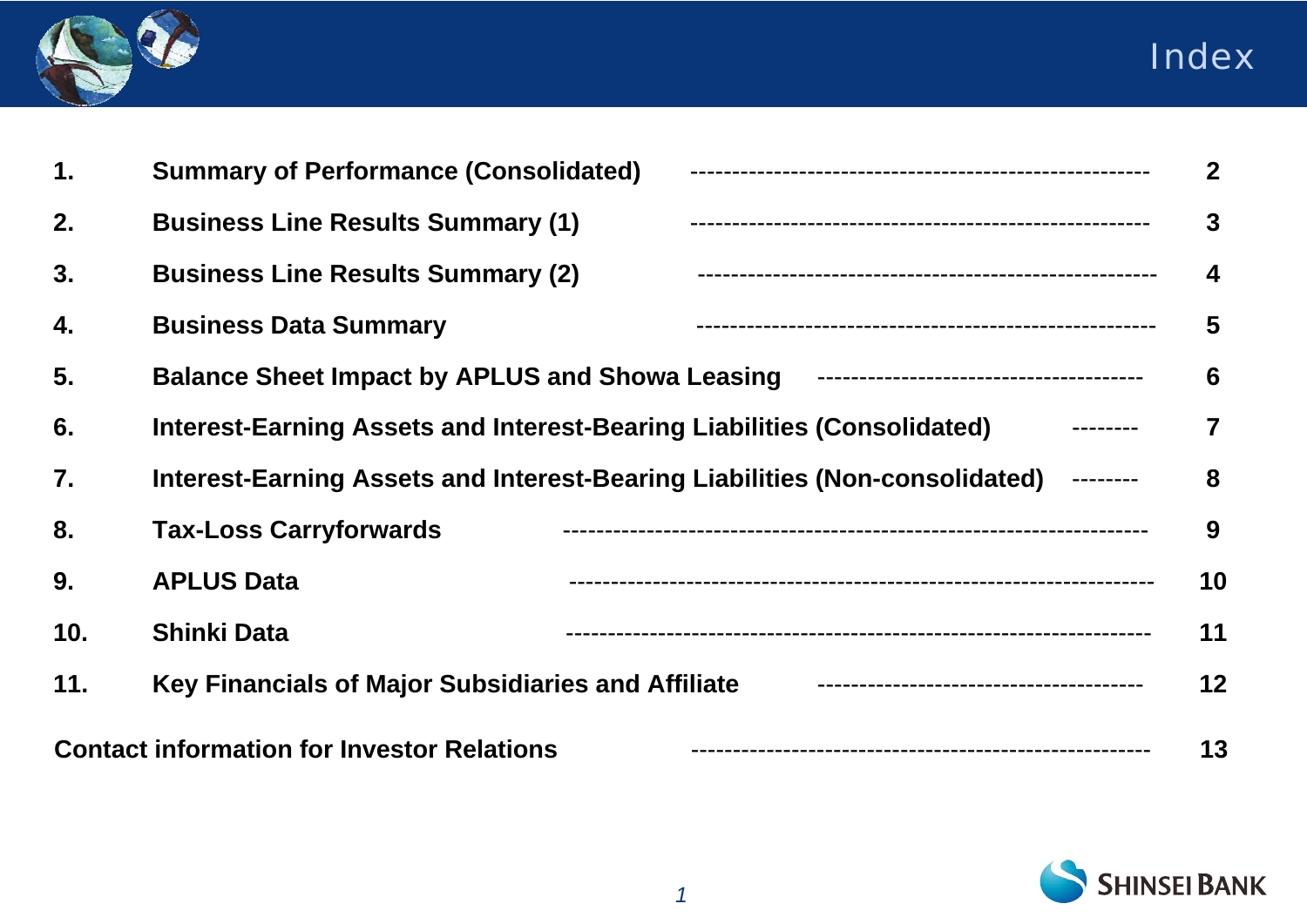

## Summary of Performance (Consolidated)

*(billions of yen, except per share data and percentages)*

|                                    | As of or for the fiscal year ended<br>March 31, |        |         |  |  |  |  |  |  |  |
|------------------------------------|-------------------------------------------------|--------|---------|--|--|--|--|--|--|--|
|                                    | 2005                                            | 2006   | 2007    |  |  |  |  |  |  |  |
| Income Statement <sup>1</sup>      |                                                 |        |         |  |  |  |  |  |  |  |
| Net Interest Income                | 66.8                                            | 82.2   | 95.4    |  |  |  |  |  |  |  |
| Non-Interest Income                | 111.1                                           | 191.4  | 172.8   |  |  |  |  |  |  |  |
| Total Revenue                      | 178.0                                           | 273.7  | 268.3   |  |  |  |  |  |  |  |
| G&A Expense                        | 96.0                                            | 135.9  | 149.9   |  |  |  |  |  |  |  |
| <b>Ordinary Business Profit</b>    | 81.9                                            | 137.7  | 118.3   |  |  |  |  |  |  |  |
| Credit (recoveries) costs          | (0.9)                                           | 30.1   | 51.9    |  |  |  |  |  |  |  |
| Income taxes and Other             | (15.4)                                          | (31.4) | (127.4) |  |  |  |  |  |  |  |
| Net Income (Loss)                  | 67.4                                            | 76.0   | (60.9)  |  |  |  |  |  |  |  |
| Cash basis net income <sup>2</sup> | 74.7                                            | 101.9  | 35.3    |  |  |  |  |  |  |  |

#### Per Share Data

| Fully diluted shareholders' equity    | 390.06 | 421.62 | 355.09            |
|---------------------------------------|--------|--------|-------------------|
| <b>IDiluted net income</b>            | 34.98  | 37.75  | Note <sup>3</sup> |
| <b>ICash basis diluted net income</b> | 38.76  | 50.55  | 18.41             |

### **Financial Ratios**

| Tier 1 capital ratio                                   | 7.0%  | 10.3% | 8.1%      | Total shareholders' equity                                                                 | 786.6   | 855.3   |
|--------------------------------------------------------|-------|-------|-----------|--------------------------------------------------------------------------------------------|---------|---------|
| Capital adequacy ratio                                 | 11.8% | 15.5% | 13.1%     | Total net assets                                                                           |         |         |
| Return on assets                                       | 0.9%  | 0.8%  | $(0.6)\%$ |                                                                                            |         |         |
| Return on equity (fully diluted)                       | 8.9%  | 9.3%  | (8.1)%    | Problem Claims, Reserve and Coverage Ratio (Non-consolidated Financial Revitalization Law) |         |         |
| Cash basis return on assets                            | 1.0%  | 1.2%  | 0.4%      | <b>Total claims</b>                                                                        | 3,621.1 | 4,129.0 |
| Cash basis return on equity (fully diluted)            | 9.8%  | 12.4% | 4.7%      | Non-performing Claims                                                                      | 51.8    | 42.5    |
| Return on tangible equity (fully diluted) <sup>4</sup> | 12.1% | 18.8% | 6.7%      | Amounts of coverage for Reserve for loan losses                                            | (33.0)  | (25.4)  |
| Ratio of non-interest income/ Total Revenue            | 62.4% | 69.9% | 64.4%     | non-performing claims<br>Collateral and guarantees                                         | (15.7)  | (7.4)   |
| Expense to Revenue (overhead) ratio 1                  | 54.0% | 49.7% | 55.9%     | Ratio of non-performing claims to total claims                                             | 1.4%    | 1.0%    |

<sup>1</sup> Management accounting basis

 $^2$  FY2004 and FY2005: Excludes amortization of consolidation goodwill and intangible assets, net of tax benefits associated with consumer and commercial finance companies. FY2006: In addition, FY2006 excludes impairment of consolidation goodwill and intangible assets, net of tax benefit, associated with APLUS.

 $3$  Reference information: Computational diluted net loss as of March 31, 2007 is (31.79) yen per share

<sup>4</sup> Net income excludes amortization of consolidation goodwill and other intangible assets, net of tax benefit. Average shareholders' equity excludes consolidation goodwill and intangible assets

|                                    |        | water or for the hough year ended<br>March 31, |                   |                                                      |         | As of March 31, |          |
|------------------------------------|--------|------------------------------------------------|-------------------|------------------------------------------------------|---------|-----------------|----------|
|                                    | 2005   | 2006                                           | 2007              |                                                      | 2005    | 2006            | 2007     |
| Income Statement <sup>1</sup>      |        |                                                |                   | <b>Balance Sheet Data</b>                            |         |                 |          |
| Net Interest Income                | 66.8   | 82.2                                           | 95.4              | <b>Securities</b>                                    | 1,478.2 | 1,494.4         | 1,854.6  |
| Non-Interest Income                | 111.1  | 191.4                                          | 172.8             | Loans and bills discounted                           | 3,430.4 | 4,087.5         | 5,146.3  |
| <b>Total Revenue</b>               | 178.0  | 273.7                                          | 268.3             | Lease and installment receivables <sup>5</sup>       | 735.8   | 825.0           | 777.2    |
| <b>G&amp;A Expense</b>             | 96.0   | 135.9                                          | 149.9             | Intangible assets <sup>6</sup>                       | 77.2    | 68.1            | 19.8     |
| <b>Ordinary Business Profit</b>    | 81.9   | 137.7                                          | 118.3             | Goodwill, net                                        | 244.0   | 226.6           | 158.0    |
| Credit (recoveries) costs          | (0.9)  | 30.1                                           | 51.9              | Deferred tax assets (DTA)                            | 24.6    | 30.0            | 42.4     |
| Income taxes and Other             | (15.4) | (31.4)                                         | (127.4)           | Customer's liabilities for acceptance and guarantees | 1,058.1 | 813.4           | 754.4    |
| Net Income (Loss)                  | 67.4   | 76.0                                           | (60.9)            | Other                                                | 1,528.0 | 1,860.0         | 2,084.9  |
| Cash basis net income $^2$         | 74.7   | 101.9                                          | 35.3              | <b>Total Assets</b>                                  | 8,576.3 | 9,405.0         | 10,837.6 |
|                                    |        |                                                |                   | Deposits (including NCD)                             | 3,452.8 | 4,071.7         | 5,420.9  |
| Per Share Data                     |        |                                                |                   | Debentures and corporate bonds                       | 1,330.9 | 1,316.9         | 1,103.7  |
| Fully diluted shareholders' equity | 390.06 | 421.62                                         | 355.09            | Borrowed money                                       | 1,160.2 | 1,205.7         | 1,122.6  |
| Diluted net income                 | 34.98  | 37.75                                          | Note <sup>3</sup> | Acceptance and guarantees                            | 1,058.1 | 813.4           | 754.4    |
| Cash basis diluted net income      | 38.76  | 50.55                                          | 18.41             | <b>Others</b>                                        | 733.7   | 880.1           | 1,502.8  |
|                                    |        |                                                |                   | <b>Total Liabilities</b>                             | 7,735.7 | 8,287.8         | 9,904.4  |
| <b>Financial Ratios</b>            |        |                                                |                   | Minority interests in subsidiaries                   | 53.8    | 261.8           |          |
| Tier 1 capital ratio               | 7.0%   | 10.3%                                          | 8.1%              | Total shareholders' equity                           | 786.6   | 855.3           |          |
| Capital adequacy ratio             | 11.8%  | 15.5%                                          | 13.1%             | Total net assets                                     |         |                 | 933.2    |

| Return on equity (fully diluted)                                        | 8.9%  | 9.3%  | (8.1)% | Problem Claims, Reserve and Coverage Ratio (Non-consolidated Financial Revitalization Law) |         |         |         |
|-------------------------------------------------------------------------|-------|-------|--------|--------------------------------------------------------------------------------------------|---------|---------|---------|
| Cash basis return on assets                                             | 0%،   | . 2%  | 0.4%   | <b>Total claims</b>                                                                        | 3.621.1 | 4,129.0 | 5,294.6 |
| Cash basis return on equity (fully diluted)                             | 9.8%  | 12.4% | 4.7%   | Non-performing Claims                                                                      | 51.8    | 42.5    | 27.9    |
| Return on tangible equity (fully diluted) <sup>4</sup>                  | 12.1% | 18.8% | 6.7%   | Amounts of coverage for Reserve for loan losses                                            | (33.0)  | (25.4)  | (14.6)  |
| Ratio of non-interest income/ Total Revenue                             | 62.4% | 69.9% | 64.4%  | non-performing claims<br>Collateral and quarantees                                         | (15.7)  | (7.4)   | (7.5)   |
| Expense to Revenue (overhead) ratio $^{\mathrm{\scriptscriptstyle{T}}}$ | 54.0% | 49.7% | 55.9%  | Ratio of non-performing claims to total claims                                             | $.4\%$  | . .0%   | 0.5%    |
|                                                                         |       |       |        | Coverage ratio for non-performing claims                                                   | 94.3%   | 77.4%   | 79.3%   |

 <sup>5</sup> Lease assets are included in tangible fixed assets and intangible fixed assets, and installment receivables are a part of other assets in the consolidated balance sheets.

<sup>6</sup> Identified intangible assets are recorded through APLUS and Showa Leasing acquisitions.

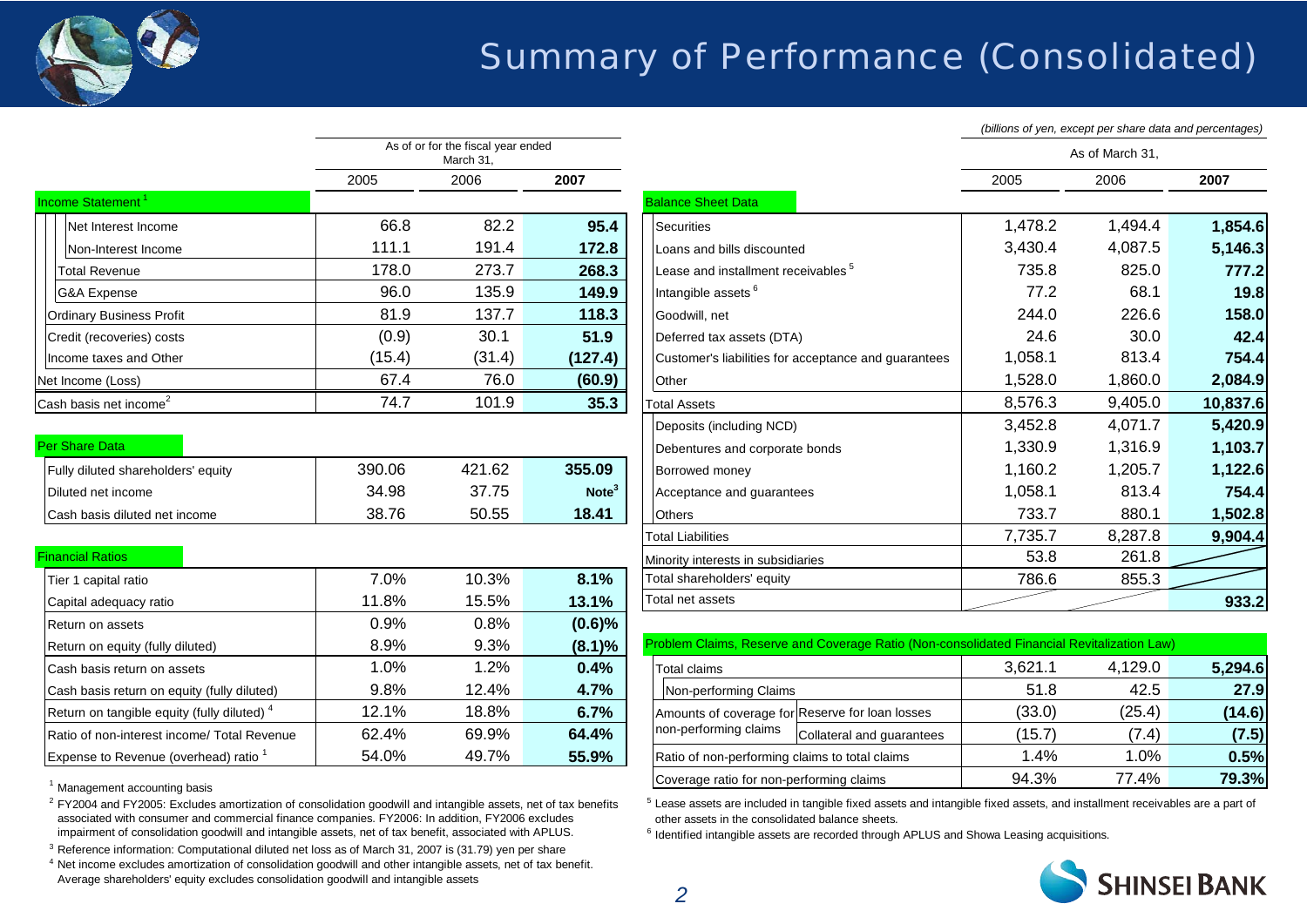

#### (Management accounting basis)

|                                               | <b>FY2004</b>                           |               |                                                      |                              |                                                     | <b>FY2005</b> |                                                      |                           |                                         |               |                                               | <b>FY2006</b>             |                                                      |               |                                                                             |                                         |               |                                                                                |           |                                                      |                      |                                                      |                           |
|-----------------------------------------------|-----------------------------------------|---------------|------------------------------------------------------|------------------------------|-----------------------------------------------------|---------------|------------------------------------------------------|---------------------------|-----------------------------------------|---------------|-----------------------------------------------|---------------------------|------------------------------------------------------|---------------|-----------------------------------------------------------------------------|-----------------------------------------|---------------|--------------------------------------------------------------------------------|-----------|------------------------------------------------------|----------------------|------------------------------------------------------|---------------------------|
|                                               |                                         |               | composition/growth                                   |                              |                                                     |               | composition/growth                                   |                           |                                         |               | composition/growth                            |                           |                                                      |               | composition/growth                                                          |                                         |               | composition/growth                                                             |           |                                                      |                      | composition/growth                                   |                           |
|                                               | 1HFY2004<br>6 months<br>ended<br>Sep.30 | % of<br>Total | $%$ of<br>Each<br><b>Business</b><br>Line<br>Revenue | YOY<br>growth<br>rate $(\%)$ | <b>FY2004</b><br>2 months<br>ended<br><b>Mar.31</b> | % of<br>Total | $%$ of<br>Each<br><b>Business</b><br>Line<br>Revenue | YOY<br>growth<br>rate (%) | 1HFY2005<br>6 months<br>ended<br>Sep.30 | % of<br>Total | $%$ of<br>Each<br>Business<br>Line<br>Revenue | YOY<br>growth<br>rate (%) | <b>FY2005</b><br>12 months<br>ended<br><b>Mar.31</b> | % of<br>Total | $%$ of<br>YOY<br>Each<br>Business growth<br>rate $(\% )$<br>Line<br>Revenue | 1HFY2006<br>6 months<br>ended<br>Sep.30 | % of<br>Total | % of<br>YOY<br>Each<br>arowth<br><b>Business</b><br>Line<br>rate (%<br>Revenue |           | <b>FY2006</b><br>12 months<br>ended<br><b>Mar.31</b> | % of<br><b>Total</b> | $%$ of<br>Each<br><b>Business</b><br>Line<br>Revenue | YOY<br>growth<br>rate (%) |
| Net Interest Income <sup>2</sup>              | 17.2                                    | 23.6%         | 34.7%                                                | n.a.                         | 35.3                                                | 19.8%         | 36.4%                                                | $(10.4)\%$                | 16.9                                    | 13.0%         | 32.0%                                         | $(1.7)$ <sup>9</sup>      | 29.9                                                 | 10.9%         | 25.6% (15.3)                                                                | 16.6                                    | 12.0%         | (1.8)%<br>30.1%                                                                |           | 29.3                                                 | 10.9%                | 25.0%                                                | $(2.0)\%$                 |
| Non-Interest Income <sup>2</sup>              | 32.3                                    | 44.4%         | 65.3%                                                | n.a.                         | 61.7                                                | 34.7%         | 63.6%                                                | 24.4%                     | 35.9                                    | 27.5%         | 68.0%                                         | 11.1%                     | 86.8                                                 | 31.7%         | 74.4%<br>40.7%                                                              | 38.6                                    | 27.9%         | 69.9%                                                                          | 7.5%      | 87.9                                                 | 32.8%                | 74.9%                                                | 1.3%                      |
| stitutional Banking Total Revenue             | 49.5                                    | 68.0%         | 100.0%                                               | n.a.                         | 97.0                                                | 54.5%         | 100.0%                                               | 8.9%                      | 52.8                                    | 40.5%         | 100.0%                                        | 6.7%                      | 116.7                                                | 42.6%         | 100.0%<br>20.3%                                                             | 55.2                                    | 39.9%         | 100.0%                                                                         | 4.5%      | 117.3                                                | 43.7%                | 100.0%                                               | 0.5%                      |
| Foreign exchange, derivatives, equity-related | 7.4                                     | 10.2%         | 14.9%                                                | n.a.                         | 16.7                                                | 9.4%          | 17.2%                                                | 7.7%                      | 9.4                                     | 7.2%          | 17.8%                                         | 27.0%                     | 31.4                                                 | 11.5%         | 26.9%<br>88.0%                                                              | 7.0                                     | 5.1%          | 12.7%<br>(25.5)%                                                               |           | 12.8                                                 | 4.8%                 | 10.9%                                                | $(59.2)\%$                |
| Non-recourse real estate finance              | 8.9                                     | 12.2%         | 18.0%                                                | n.a.                         | 18.9                                                | 10.6%         | 19.5%                                                | 32.2%                     | 11.2                                    | 8.6%          | 21.2%                                         | 25.8%                     | 20.2                                                 | 7.4%          | 6.9%<br>17.3%                                                               | 8.6                                     | 6.2%          | (23.2)%<br>15.6%                                                               |           | 17.8                                                 | 6.6%                 | 15.2%                                                | (11.9)%                   |
| Corporate loans <sup>3</sup>                  | 7.1                                     | 9.8%          | 14.3%                                                | n.a.                         | 14.6                                                | 8.2%          | 15.1%                                                | $(27.0)$ <sup>9</sup>     | 8.6                                     | 6.6%          | 16.3%                                         | 21.1%                     | 17.9                                                 | 6.5%          | 22.6%<br>15.3%                                                              | 10.6                                    | 7.7%          | 23.3%<br>19.2%                                                                 |           | 20.1                                                 | 7.5%                 | 17.1%                                                | 12.3%                     |
| Credit trading                                | 9.2                                     | 12.6%         | 18.6%                                                | n.a.                         | 15.8                                                | 8.9%          | 16.3%                                                | 81.6%                     | 5.9                                     | 4.5%          | 11.2%                                         | $(35.9)$ <sup>9</sup>     | 14.9                                                 | 5.4%          | $(5.7)$ <sup>9</sup><br>12.8%                                               | 10.2                                    | 7.4%          | 72.9%<br>18.5%                                                                 |           | 17.1                                                 | 6.4%                 | 14.6%                                                | 14.8%                     |
| Securitization                                | 8.2                                     | 11.3%         | 16.6%                                                | n.a.                         | 12.6                                                | 7.1%          | 13.0%                                                | $(24.1)$ <sup>9</sup>     | 8.1                                     | 6.2%          | 15.3%                                         | $(1.2)$ <sup>9</sup>      | 12.9                                                 | 4.7%          | 2.4%<br>11.1%                                                               | 3.7                                     | 2.7%          | $(54.3)$ %<br>6.7%                                                             |           | 11.2                                                 | 4.2%                 | 9.5%                                                 | $(13.2)\%$                |
| <b>Principal investments</b>                  | 3.7                                     | 5.1%          | 7.5%                                                 | n.a.                         | 7.8                                                 | 4.4%          | 8.0%                                                 | 50.0%                     | 4.3                                     | 3.3%          | 8.1%                                          | 16.2%                     | 5.8                                                  | 2.1%          | $(25.6)\%$<br>5.0%                                                          | 6.6                                     | 4.8%          | 12.0%<br>53.5%                                                                 |           | 10.7                                                 | 4.0%                 | 9.1%                                                 | 84.5%                     |
| Other capital markets <sup>2</sup>            | 3.3                                     | 4.5%          | 6.7%                                                 | n.a.                         | 7.7                                                 | 4.3%          | 7.9%                                                 | 40.0%                     | 1.1                                     | 0.8%          | 2.1%                                          | (66.7)                    | 5.0                                                  | 1.8%          | 4.3% (35.1)%                                                                | 4.4                                     | 3.2%          | 8.0%<br>300.0%                                                                 |           | 6.3                                                  | 2.3%                 | 5.4%                                                 | 26.0%                     |
| Others                                        | 1.3                                     | 1.8%          | 2.6%                                                 | n.a.                         | 2.6                                                 | 1.5%          | 2.7%                                                 | $(13.3)$ <sup>9</sup>     | 3.9                                     | 3.0%          | 7.4%                                          | 200.0%                    | 8.3                                                  | 3.0%          | 7.1% 219.2%                                                                 | 3.7                                     | 2.7%          | (5.1)<br>6.7%                                                                  |           | 20.8                                                 | 7.8%                 | 17.7%                                                | 150.6%                    |
| Net Interest Income                           | 1.9                                     | 2.6%          | 57.6%                                                | n.a.                         | 17.2                                                | 9.7%          | 39.8%                                                | 391.4%                    | 17.8                                    | 13.6%         | 30.9%                                         | 836.8%                    | 38.0                                                 | 13.9%         | 31.7% 120.9%                                                                | 23.2                                    | 16.8%         | 38.2%<br>30.3%                                                                 |           | 43.0                                                 | 16.0%                | 38.3%                                                | 13.2%                     |
| Non-Interest Income                           | 1.3                                     | 1.8%          | 39.4%                                                | n.a.                         | 25.9                                                | 14.6%         | 60.0%                                                | 1195.0%                   | 39.8                                    | 30.5%         | 69.1%                                         | 2961.5%                   | 81.7                                                 | 29.9%         | 68.3% 215.4%                                                                | 37.4                                    | 27.0%         | 61.6%                                                                          | $(6.0)$ % | 69.1                                                 | 25.8%                | 61.6%                                                | $(15.4)\%$                |
| <b>CCF Total Revenue</b>                      | 3.3                                     | 4.5%          | 100.0%                                               | n.a.                         | 43.2                                                | 24.3%         | 100.0%                                               | 685.5%                    | 57.6                                    | 44.1%         | 100.0%                                        | 1645.5%                   | 119.7                                                | 43.7%         | 100.0% 177.1%                                                               | 60.7                                    | 43.8%         | 100.0%                                                                         | 5.4%      | 112.2                                                | 41.8%                | 100.0%                                               | (6.3)%                    |
| <b>APLUS</b>                                  |                                         |               |                                                      | ۰.                           | 36.2                                                | 20.3%         | 83.8%                                                | n.m                       | 40.4                                    | 31.0%         | 70.1%                                         | n.m                       | 85.1                                                 | 31.1%         | 71.1% 135.1%                                                                | 48.2                                    | 34.8%         | 79.4%<br>19.3%                                                                 |           | 93.2                                                 | 34.7%                | 83.1%                                                | 9.5%                      |
| Showa Leasing                                 |                                         |               |                                                      |                              |                                                     |               |                                                      |                           | 12.1                                    | 9.3%          | 21.0%                                         | n.m                       | 22.8                                                 | 8.3%          | 19.0%<br>n.m                                                                | 13.4                                    | 9.7%          | 22.1%<br>10.7%                                                                 |           | 25.0                                                 | 9.3%                 | 22.3%                                                | 9.6%                      |
| Other Subsidiaries                            | 3.3                                     | 4.5%          | 100.0%                                               | n.a.                         | 7.0                                                 | 3.9%          | 16.2%                                                | 27.3%                     | 5.0                                     | 3.8%          | 8.7%                                          | 51.5%                     | 11.7                                                 | 4.3%          | 9.8%<br>67.1%                                                               | (0.9)                                   | (0.6)%        | $(118.0)$ <sup>9</sup><br>(1.5)%                                               |           | (6.0)                                                | (2.2)%               |                                                      | $(5.3)$ % $(151.3)$ %     |
| Net Interest Income                           | 7.1                                     | 9.8%          | 33.5%                                                | n.a.                         | 15.2                                                | 8.5%          | 40.5%                                                | 20.6%                     | 8.4                                     | 6.4%          | 39.1%                                         | 18.3%                     | 16.8                                                 | 6.1%          | 39.6%<br>10.5%                                                              | 8.7                                     | 6.3%          | 44.6%                                                                          | 3.6%      | 17.5                                                 | 6.5%                 | 48.5%                                                | 4.2%                      |
| Non-Interest Income                           | 14.0                                    | 19.2%         | 66.0%                                                | n.a.                         | 22.2                                                | 12.5%         | 59.2%                                                | 149.4%                    | 13.0                                    | 10.0%         | 60.5%                                         | $(7.1)$ <sup>9</sup>      | 25.5                                                 | 9.3%          | 60.1%<br>14.9%                                                              | 10.8                                    | 7.8%          | 55.4%<br>(16.9)                                                                |           | 18.5                                                 | 6.9%                 | 51.2%                                                | $(27.5)\%$                |
| <b>Retail Banking Total Revenue</b>           | 21.2                                    |               | 29.1% 100.0%                                         | n.a.                         | 37.5                                                | 21.1%         | 100.0%                                               | 74.4%                     | 21.5                                    | 16.5%         | 100.0%                                        | 1.4%                      | 42.4                                                 | 15.5%         | 100.0%<br>13.1%                                                             | 19.5                                    | 14.1%         | 100.0%<br>(9.3)%                                                               |           | 36.1                                                 | 13.5%                | 100.0%                                               | (14.9)%                   |
| Deposit-related non-interest income           | 11.4                                    | 15.7%         | 53.8%                                                | n.a.                         | 16.5                                                | 9.3%          | 44.0%                                                | 400.0%                    | 9.8                                     | 7.5%          | 45.6%                                         | $(14.0)$ <sup>9</sup>     | 18.3                                                 | 6.7%          | 10.9%<br>43.2%                                                              | 6.9                                     | 5.0%          | $(29.6)$ <sup>o</sup><br>35.4%                                                 |           | 9.6                                                  | 3.6%                 | 26.6%                                                | $(47.5)\%$                |
| Deposits and debentures net interest income   | 6.1                                     | 8.4%          | 28.8%                                                | n.a.                         | 12.9                                                | 7.2%          | 34.4%                                                | 9.3%                      | 6.8                                     | 5.2%          | 31.6%                                         | 11.5%                     | 13.3                                                 | 4.9%          | 31.4%<br>3.1%                                                               | 6.9                                     | 5.0%          | 35.4%                                                                          | 1.5%      | 14.6                                                 | 5.4%                 | 40.4%                                                | 9.8%                      |
| Asset management                              | 2.7                                     | 3.7%          | 12.7%                                                | n.a.                         | 6.0                                                 | 3.4%          | 16.0%                                                | 11.1%                     | 3.2                                     | 2.5%          | 14.9%                                         | 18.5%                     | 7.4                                                  | 2.7%          | 23.3%<br>17.5%                                                              | 3.8                                     | 2.7%          | 18.8%<br>19.5%                                                                 |           | 9.3                                                  | 3.5%                 | 25.8%                                                | 25.7%                     |
| Loans                                         | 0.9                                     | 1.2%          | 4.2%                                                 | n.a.                         | 1.9                                                 | 1.1%          | 5.1%                                                 | 111.1%                    | 1.5                                     | 1.1%          | 7.0%                                          | 66.7%                     | 3.2                                                  | 1.2%          | 68.4%<br>7.5%                                                               | 1.8                                     | 1.3%          | 20.0%<br>9.2%                                                                  |           | 2.6                                                  | 1.0%                 | 7.2%                                                 | $(18.8)\%$                |
| (Ref) Revenue from structured deposits        | 12.0                                    | 16.5%         | 56.6%                                                | n.a.                         | 17.3                                                | n.a.          | n.a.                                                 | n.a                       | 10.4                                    | 8.0%          | 48.4%                                         | $(13.3)$ <sup>o</sup>     | 19.7                                                 | 7.2%          | 13.9%<br>46.5%                                                              | 8.0                                     | 5.8%          | $(23.1)$ <sup>9</sup><br>41.0%                                                 |           | 11.3                                                 | 4.2%                 | 31.3%                                                | $(42.6)\%$                |
| Net Interest Income <sup>2</sup>              | (1.0)                                   | n.m.          | n.m.                                                 | n.a.                         | (0.9)                                               | n.m.          | n.m.                                                 | n.m.                      | (3.1)                                   | n.m.          | n.m.                                          | n.m                       | (2.5)                                                | n.m.          | n.m<br>n.m.                                                                 | 3.1                                     | n.m.          | n.m                                                                            | n.m       | 5.4                                                  | n.m.                 | n.m.                                                 | n.m.                      |
| Non-Interest Income <sup>2</sup>              | (0.3)                                   | n.m.          | n.m.                                                 | n.a.                         | 1.1                                                 | n.m.          | n.m                                                  | n.m                       | 1.5                                     | n.m.          | n.m.                                          | n.m                       | (2.7)                                                | n.m.          | n.m.<br>n.m                                                                 | (0.1)                                   | n.m.          | n.m                                                                            | n.m       | (2.8)                                                | n.m.                 | n.m.                                                 | n.m.                      |
| <b>ALM/Corporate/Other Total Revenue</b>      | (1.3)                                   | n.m.          | n.m.                                                 | n.a.                         | 0.1                                                 | n.m.          | n.m.                                                 | n.m.                      | (1.5)                                   | n.m.          | n.m.                                          | n.m                       | (5.2)                                                | n.m.          | n.m.<br>n.m                                                                 | 2.9                                     | n.m.          | n.m.                                                                           | n.m.      | 2.6                                                  | n.m.                 | n.m.                                                 | n.m.                      |
| Net Interest Income                           | 25.3                                    | 34.8%         | n.m.                                                 | n.a.                         | 66.8                                                | 37.5%         | n.m.                                                 | 18.7%                     | 40.1                                    | 30.7%         | n.m.                                          | 58.5%                     | 82.2                                                 | 30.0%         | n.m. 23.1%                                                                  | 51.7                                    | 37.3%         | 28.9%<br>n.m.                                                                  |           | 95.4                                                 | 35.6%                | n.m.                                                 | 16.1%                     |
| Non-Interest Income                           | 47.4                                    | 65.1%         | n.m.                                                 | n.a.                         | 111.1                                               | 62.4%         | n.m.                                                 | 64.6%                     | 90.4                                    | 69.3%         | n.m.                                          | 90.7%                     | 191.4                                                | 69.9%         | n.m. 72.3%                                                                  | 86.8                                    | 62.7%         | (4.0)%<br>n.m                                                                  |           | 172.8                                                | 64.4%                | n.m.                                                 | (9.7)%                    |
| <b>Total Revenue</b>                          | 72.8                                    | 100.0%        | n.m.                                                 | n.a.                         | 178.0                                               | 100.0%        | n.m.                                                 | 43.8%                     | 130.5                                   | 100.0%        | n.m.                                          | 79.3%                     | 273.7                                                | 100.0%        | 53.8%<br>n.m.                                                               | 138.5                                   | 100.0%        | n.m.                                                                           | 6.1%      | 268.3                                                | 100.0%               | n.m.                                                 | $(2.0)\%$                 |

<sup>1</sup> Includes Shinki, an affiliate

 $2$  Prior period amounts have been reclassified to conform to current period presentation.

3 Includes Specialty Finance business activities



*(billions of yen)*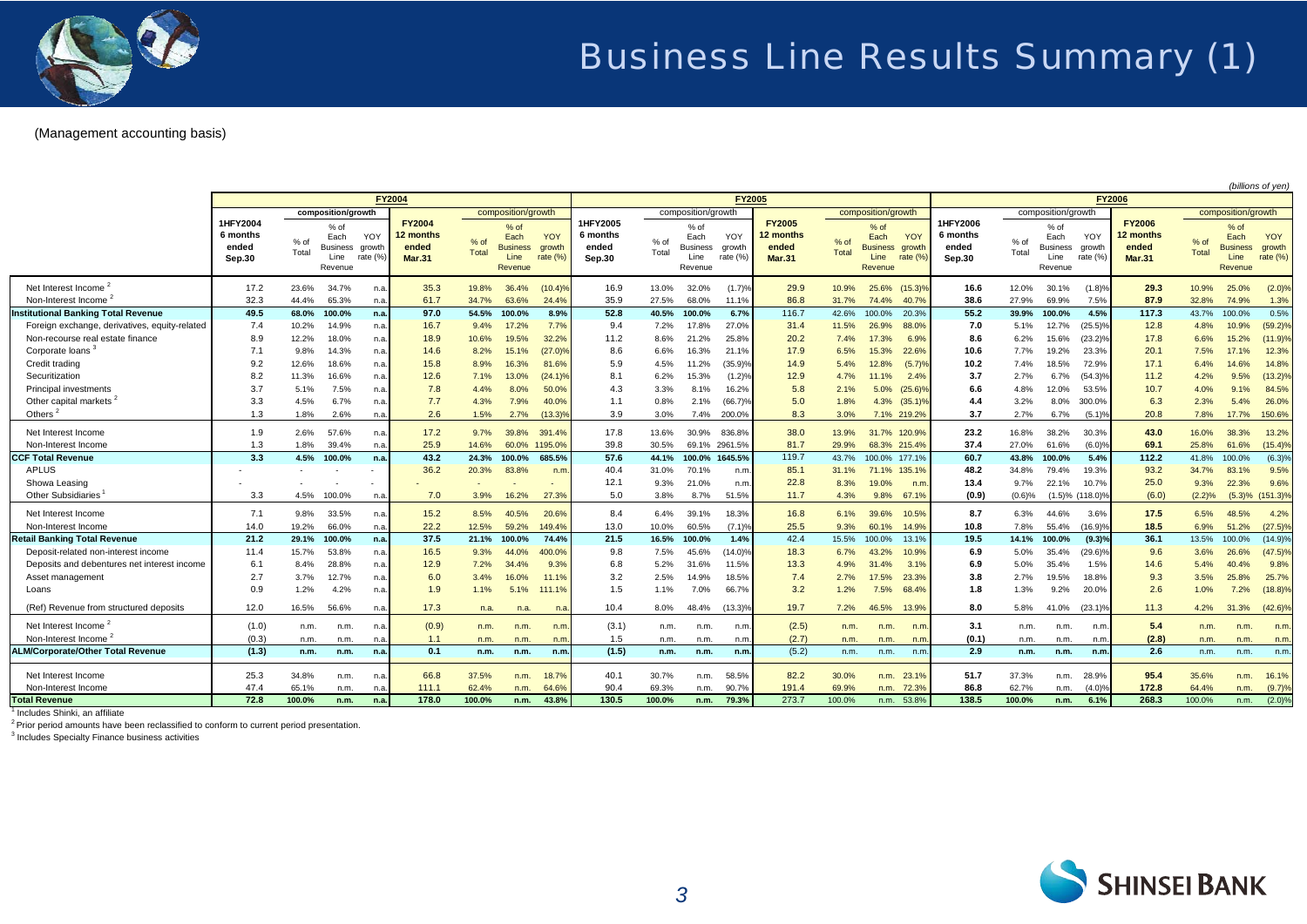

#### (Management accounting basis)

|                                                                                                                                                                                                                                 |                                                       |                                                  |                                                                            |                                                                                                           |                                                                  |                                                                   |                                                                            | FY2005                                                            |                                                                         |                                                                |                                                                                             |                                                                     |                                                                             |                                                                    |                                                                                                                                              |                                                                       |                                                                                               |                                                                                                    | (billions of yen)                                                                            |                                                                             |                                                                    |                                                                                                                                                                |
|---------------------------------------------------------------------------------------------------------------------------------------------------------------------------------------------------------------------------------|-------------------------------------------------------|--------------------------------------------------|----------------------------------------------------------------------------|-----------------------------------------------------------------------------------------------------------|------------------------------------------------------------------|-------------------------------------------------------------------|----------------------------------------------------------------------------|-------------------------------------------------------------------|-------------------------------------------------------------------------|----------------------------------------------------------------|---------------------------------------------------------------------------------------------|---------------------------------------------------------------------|-----------------------------------------------------------------------------|--------------------------------------------------------------------|----------------------------------------------------------------------------------------------------------------------------------------------|-----------------------------------------------------------------------|-----------------------------------------------------------------------------------------------|----------------------------------------------------------------------------------------------------|----------------------------------------------------------------------------------------------|-----------------------------------------------------------------------------|--------------------------------------------------------------------|----------------------------------------------------------------------------------------------------------------------------------------------------------------|
|                                                                                                                                                                                                                                 |                                                       |                                                  |                                                                            |                                                                                                           | <b>FY2004</b>                                                    |                                                                   |                                                                            |                                                                   |                                                                         |                                                                |                                                                                             |                                                                     |                                                                             |                                                                    |                                                                                                                                              |                                                                       |                                                                                               |                                                                                                    | <b>FY2006</b>                                                                                |                                                                             |                                                                    |                                                                                                                                                                |
|                                                                                                                                                                                                                                 | 1HFY2004<br>6 months<br>ended<br>Sep.30               | % of<br>Total                                    | composition/growth<br>$%$ of<br>Each<br><b>Business</b><br>Line<br>Revenue | YOY<br>growth<br>rate (%)                                                                                 | <b>FY2004</b><br>12 months<br>ended<br><b>Mar.31</b>             | $%$ of<br>Total                                                   | composition/growth<br>$%$ of<br>Each<br><b>Business</b><br>Line<br>Revenue | YOY<br>growth<br>rate (%                                          | 1HFY2005<br>6 months<br>ended<br>Sep.30                                 | $%$ of<br>Total                                                | composition/growth<br>$%$ of<br>Each<br><b>Business</b><br>Line                             | YOY<br>growth<br>rate (%)                                           | <b>FY2005</b><br>2 months<br>ended<br><b>Mar.31</b>                         | % of<br>Total                                                      | composition/growth<br>% of<br>YOY<br>Each<br>growth<br><b>Business</b><br>rate $(\%)$<br>Line                                                | <b>HFY2006</b><br>6 months<br>ended<br>Sep.30                         | $%$ of<br>Total                                                                               | composition/growth<br>% of<br>Each<br><b>Business</b><br>Line                                      | YOY<br>growth<br>rate $(%)$                                                                  | <b>FY2006</b><br>2 months<br>ended<br><b>Mar.31</b>                         | $%$ of<br>Total                                                    | composition/growth<br>$%$ of<br>YOY<br>Each<br>growth<br><b>Business</b><br>rate $(\%)$<br>Line                                                                |
| Net Interest Income<br>Non-Interest Income<br><b>Total Revenue</b>                                                                                                                                                              | 25.3<br>47.4<br>72.8                                  | 34.8%<br>65.1%<br>100.0%                         | n.m.<br>n.m.<br>n.m.                                                       | n <sub>i</sub><br>n.a<br>n.a                                                                              | 66.8<br>111.1<br>178.0                                           | 37.5%<br>62.4%<br>100.0%                                          | n.m.<br>n.m<br>n.m.                                                        | 18.7%<br>64.6%<br>43.8%                                           | 40.1<br>90.4<br>130.5                                                   | 30.7%<br>69.3%<br>100.0%                                       | n.m.<br>n.m.<br>n.m.                                                                        | 58.5°<br>90.79<br>79.3%                                             | 82.2<br>191.4<br>273.7                                                      | 30.0%<br>69.9%<br>100.0%                                           | n.m. 23.1%<br>72.3%<br>n.m.<br>n.m.<br>53.8%                                                                                                 | 51.7<br>86.8<br>138.5                                                 | 37.3%<br>62.7%<br>100.0%                                                                      | n.m.<br>n.m.<br>n.m.                                                                               | 28.9%<br>(4.0)<br>6.1%                                                                       | 95.4<br>172.8<br>268.3                                                      | 35.6%<br>64.4%<br>100.0%                                           | 16.1%<br>n.m.<br>(9.7)%<br>n.m.<br>$(2.0)\%$<br>n.m.                                                                                                           |
| Institutional Banking: 4<br><b>APLUS</b><br>Showa Leasing<br><b>Other Subsidiaries</b><br>Consumer and Commercial Finance:<br>Retail Banking:<br>ALM/Corporate/Other <sup>2</sup><br><b>General and Administrative Expenses</b> | (19.0)<br>(2.9)<br>(2.9)<br>(15.9)<br>(0.5)<br>(38.5) | 49.4%<br>7.5%<br>7.5%<br>41.3%<br>1.3%<br>100.0% | n.m.<br>n.m.<br>n.m.<br>n.m.<br>n.m.<br>n.m.                               | n.a<br>$\overline{\phantom{a}}$<br>$\overline{\phantom{a}}$<br>n <sub>i</sub><br>n.a<br>n.a<br>n.a<br>n.a | (37.8)<br>(20.3)<br>(5.7)<br>(26.1)<br>(31.6)<br>(0.4)<br>(96.0) | 39.4%<br>n.m.<br>n.m.<br>5.9%<br>27.2%<br>32.9%<br>0.4%<br>100.0% | n.m.<br>n.m.<br>n.m.<br>n.m.<br>n.m.<br>n.m.<br>n.m.<br>n.m.               | 0.3%<br>n.m<br>n.n<br>96.6%<br>800.0%<br>18.8%<br>(71.4)<br>39.7% | (19.8)<br>(21.1)<br>(5.3)<br>(3.3)<br>(29.8)<br>(17.5)<br>0.5<br>(66.6) | 29.7%<br>31.7%<br>8.0%<br>5.0%<br>44.7%<br>26.3%<br>100.0%     | 100.0%<br>70.8%<br>17.8%<br>11.1%<br>100.0%<br>100.0%<br>$(0.8)$ % 100.0% $(200.0)$<br>n.m. | 4.2%<br>n.m<br>n.m<br>13.8%<br>927.6%<br>10.1%<br>73.0%             | (39.6)<br>(43.0)<br>(10.5)<br>(6.8)<br>(60.4)<br>(34.8)<br>(1.0)<br>(135.9) | 29.1%<br>31.6%<br>7.7%<br>5.0%<br>44.4%<br>25.6%<br>0.7%<br>100.0% | 100.0%<br>4.8%<br>111.8%<br>71.2%<br>17.4%<br>n.m<br>11.3%<br>19.3%<br>131.4%<br>100.0%<br>10.1%<br>100.0%<br>100.0% 150.0%<br>41.6%<br>n.m. | (21.9)<br>(27.0)<br>(5.3)<br>(2.6)<br>(35.0)<br>(19.4)<br>0.7<br>75.7 | (28.9)%<br>$(35.7)\%$<br>$(7.0)\%$<br>$(3.4)\%$<br>$(46.2)\%$<br>$(25.6)\%$<br>0.9%<br>100.0% | 100.0%<br>77.1%<br>15.1%<br>7.4%<br>100.0%<br>100.0%<br>100.0%<br>n.m. (213.7)                     | 10.6%<br>28.0%<br>0.0%<br>(21.2)%<br>17.4%<br>10.9%<br>40.0%                                 | (43.4)<br>(52.2)<br>(10.9)<br>(5.0)<br>(68.1)<br>(37.7)<br>(0.6)<br>(149.9) | 29.0%<br>34.8%<br>7.3%<br>3.3%<br>45.4%<br>25.2%<br>0.4%<br>100.0% | 9.6%<br>100.0%<br>21.4%<br>76.7%<br>n.m<br>16.0%<br>$(26.5)\%$<br>7.3%<br>12.7%<br>100.0%<br>8.3%<br>100.0%<br>$(40.0)\%$<br>100.0%<br>n.m. 10.3%              |
| Institutional Banking: 2<br><b>APLUS</b><br>Showa Leasing<br>Other subsidiaries<br>Consumer and Commercial Finance:<br>Retail Banking<br>ALM/Corporate/Other <sup>2</sup>                                                       | 30.5<br>0.3<br>0.3<br>5.3<br>(1.8)                    | 88.9%<br>0.9%<br>0.9%<br>15.5%<br>(5.2)%         | n.m.<br>n.m.<br>n.m.<br>n.m.<br>n.m.                                       | n.a<br>$\overline{\phantom{a}}$<br>n.e<br>n <sub>i</sub><br>n <sub>i</sub><br>n.a                         | 59.1<br>15.8<br>1.2<br>17.1<br>5.9<br>(0.2)                      | 72.2%<br>n.m.<br>n.m.<br>n.m.<br>20.9%<br>7.2%<br>(0.2)%          | n.m.<br>n.m<br>n.m.<br>n.m.<br>n.m.<br>n.m. (218.0)9<br>n.m.               | 15.0%<br>n.m<br>n.n<br>n.n<br>584.0%<br>n.n                       | 33.0<br>19.2<br>6.7<br>1.7<br>27.8<br>4.0<br>(1.0)                      | 51.7%<br>30.1%<br>10.5%<br>2.7%<br>43.6%<br>6.3%<br>(1.6)%     | 100.0%<br>69.1%<br>24.1%<br>6.1%<br>100.0%<br>100.0%<br>100.0%                              | 8.2%<br>n.m<br>n.m<br>466.7%<br>n.m<br>$(24.5)$ <sup>9</sup><br>n.m | 77.0<br>42.0<br>12.2<br>4.9<br>59.3<br>7.6<br>(6.2)                         | 55.9%<br>30.5%<br>8.9%<br>3.6%<br>43.1%<br>5.5%<br>$(4.5)\%$       | 100.0%<br>30.3%<br>70.8%<br>165.8%<br>20.6%<br>n.m<br>8.3%<br>308.3%<br>100.0%<br>246.8%<br>100.0%<br>28.8%<br>100.0%<br>n.m                 | 33.3<br>21.1<br>8.0<br>(3.5)<br>25.7<br>0.1<br>3.6                    | 53.0%<br>33.6%<br>12.7%<br>(5.6)%<br>40.9%<br>0.2%<br>5.7%                                    | 100.0%<br>82.1%<br>31.1%<br>$(13.6)\%$<br>100.0%<br>100.0%<br>100.0%                               | 0.9%<br>9.9%<br>19.4%<br>(305.9)<br>$(7.6)$ <sup>9</sup><br>$(97.5)$ <sup>9</sup><br>(460.0) | 73.8<br>41.0<br>14.1<br>(11.1)<br>44.0<br>(1.5)<br>2.0                      | 62.4%<br>34.7%<br>11.9%<br>$(9.4)\%$<br>37.2%<br>1.7%              | $(4.2)\%$<br>100.0%<br>93.2%<br>$(2.4)\%$<br>32.0%<br>n.m<br>(25.2)% (326.5)%<br>$(25.8)\%$<br>100.0%<br>(1.3)% 100.0% (119.7)%<br>100.0%<br>n.m.              |
| <b>Ordinary business profit (loss)</b>                                                                                                                                                                                          | 34.3                                                  | 100.0%                                           | n.m.                                                                       | n.a                                                                                                       | 81.9                                                             | 100.0%                                                            | n.m.                                                                       | 48.9%                                                             | 63.8                                                                    | 100.0%                                                         | n.m.                                                                                        | 86.0%                                                               | 137.7                                                                       | 100.0%                                                             | 68.1%<br>n.m.                                                                                                                                | 62.8                                                                  | 100.0%                                                                                        | n.m.                                                                                               | $(1.6)$ <sup>o</sup>                                                                         | 118.3                                                                       | 100.0%                                                             | n.m. (14.1)%                                                                                                                                                   |
| Institutional Banking:<br><b>APLUS</b><br>Showa Leasing<br>Other subsidiaries<br>Consumer and Commercial Finance:<br>Retail Banking:<br>ALM/Corporate/Other                                                                     |                                                       |                                                  |                                                                            |                                                                                                           |                                                                  |                                                                   |                                                                            |                                                                   | (2.4)<br>13.7<br>2.3<br>0.4<br>16.5<br>0.2<br>0.2                       | $(16.6)\%$<br>94.5%<br>15.9%<br>2.8%<br>113.8%<br>1.4%<br>1.4% | 100.0%<br>83.0%<br>13.9%<br>2.4%<br>100.0%<br>100.0%<br>100.0%                              | n.a<br>n.a<br>n.a<br>n.a<br>n.a<br>n.e<br>n.a                       | (4.9)<br>30.4<br>3.1<br>1.0<br>34.6<br>0.4<br>0.0                           | $(16.3)\%$<br>101.0%<br>10.3%<br>3.3%<br>115.0%<br>1.3%<br>0.0%    | 100.0%<br>n.a.<br>87.9%<br>n.a<br>9.0%<br>n.a.<br>2.9%<br>n.a<br>100.0%<br>n.a<br>100.0%<br>n.a.<br>100.0%<br>n.a                            | (17.2)<br>17.5<br>1.4<br>1.2<br>20.1<br>0.0<br>2.1                    | $(330.8)\%$<br>336.5%<br>26.9%<br>23.1%<br>386.5%<br>$0.0\%$<br>40.4%                         | 100.0%<br>87.1%<br>7.0%<br>6.0%<br>100.0%<br>100.0%<br>100.0%                                      | 616.7%<br>27.7%<br>(39.1)<br>200.0%<br>21.8%<br>$(100.0)$ <sup>c</sup><br>950.0%             | (4.0)<br>49.1<br>3.0<br>1.7<br>53.8<br>0.1<br>1.9                           | (7.7)%<br>94.6%<br>5.8%<br>3.3%<br>103.7%<br>0.2%<br>3.7%          | 100.0% (18.4)%<br>61.5%<br>91.3%<br>$(3.2)\%$<br>5.6%<br>70.0%<br>3.2%<br>55.5%<br>100.0%<br>$(75.0)\%$<br>100.0%<br>100.0%<br>n.m.                            |
| Net credit costs (recoveries)                                                                                                                                                                                                   |                                                       |                                                  |                                                                            |                                                                                                           |                                                                  |                                                                   |                                                                            |                                                                   | 14.5                                                                    | 100.0%                                                         | n.m.                                                                                        | n.a.                                                                | 30.1                                                                        | 100.0%                                                             | n.a.<br>n.m.                                                                                                                                 | 5.2                                                                   | 100.0%                                                                                        | n.m.                                                                                               | (64.1)                                                                                       | 51.9                                                                        | 100.0%                                                             | n.m. 72.4%                                                                                                                                                     |
| Institutional Banking:<br><b>APLUS</b><br>Showa Leasing<br>Other subsidiaries<br>Consumer and Commercial Finance:<br>Retail Banking:<br>ALM/Corporate/Other<br>Ordinary business profit (loss) after net credit costs           |                                                       |                                                  |                                                                            |                                                                                                           |                                                                  |                                                                   |                                                                            |                                                                   | 35.4<br>5.5<br>4.4<br>1.2<br>11.2<br>3.7<br>(1.2)                       | 72.0%<br>11.2%<br>8.9%<br>2.4%<br>22.8%<br>7.5%                | 100.0%<br>49.1%<br>39.3%<br>10.7%<br>100.0%<br>100.0%<br>$(2.4)\%$ 100.0%                   | n.a<br>n.a<br>n.a<br>n.a<br>n.a<br>n.a<br>$n.\epsilon$              | 82.0<br>11.6<br>9.1<br>3.8<br>24.6<br>7.2<br>(6.3)                          | 76.3%<br>10.8%<br>8.5%<br>3.5%<br>22.9%<br>6.7%                    | 100.0%<br>n.a<br>47.2%<br>n.a<br>37.0%<br>n.a<br>15.4%<br>n.a.<br>100.0%<br>n.a.<br>100.0%<br>n.a<br>$(5.9)$ % 100.0%<br>n.a                 | 50.5<br>3.5<br>6.6<br>(4.7)<br>5.5<br>0.0<br>1.4                      | 87.8%<br>6.1%<br>11.5%<br>(8.2)%<br>9.6%<br>0.0%                                              | 100.0%<br>63.6%<br>120.0%<br>(85.5)% (491.7)%<br>100.0%<br>100.0% (100.0)%<br>2.4% 100.0% (216.7)% | 42.7%<br>$(36.4)$ <sup>9</sup><br>50.0%<br>(50.9)%                                           | 77.8<br>(8.1)<br>11.1<br>(12.8)<br>(9.8)<br>(1.6)<br>0.0                    | 117.2%<br>$(12.2)\%$<br>0.0%                                       | $(5.1)\%$<br>100.0%<br>82.7% (169.8)%<br>16.7% (113.3)% 22.0%<br>(19.3)% 130.6% (436.8)%<br>(14.8)% 100.0% (139.8)%<br>(2.4)% 100.0% (122.2)%<br>n.m. (100.0)% |
| (recoveries)                                                                                                                                                                                                                    |                                                       |                                                  |                                                                            |                                                                                                           |                                                                  |                                                                   |                                                                            |                                                                   | 49.2                                                                    | 100.0%                                                         | n.m.                                                                                        | n.a                                                                 | 107.5                                                                       | 100.0%                                                             | n.m.<br>n.a.                                                                                                                                 | 57.5                                                                  | 100.0%                                                                                        | n.m. 16.9%                                                                                         |                                                                                              | 66.4                                                                        | 100.0%                                                             | n.m. (38.2)%                                                                                                                                                   |

<sup>1</sup> Include Shinki, an affiliate

 $2$  Prior period amounts have been reclassified to conform to current period presentation.

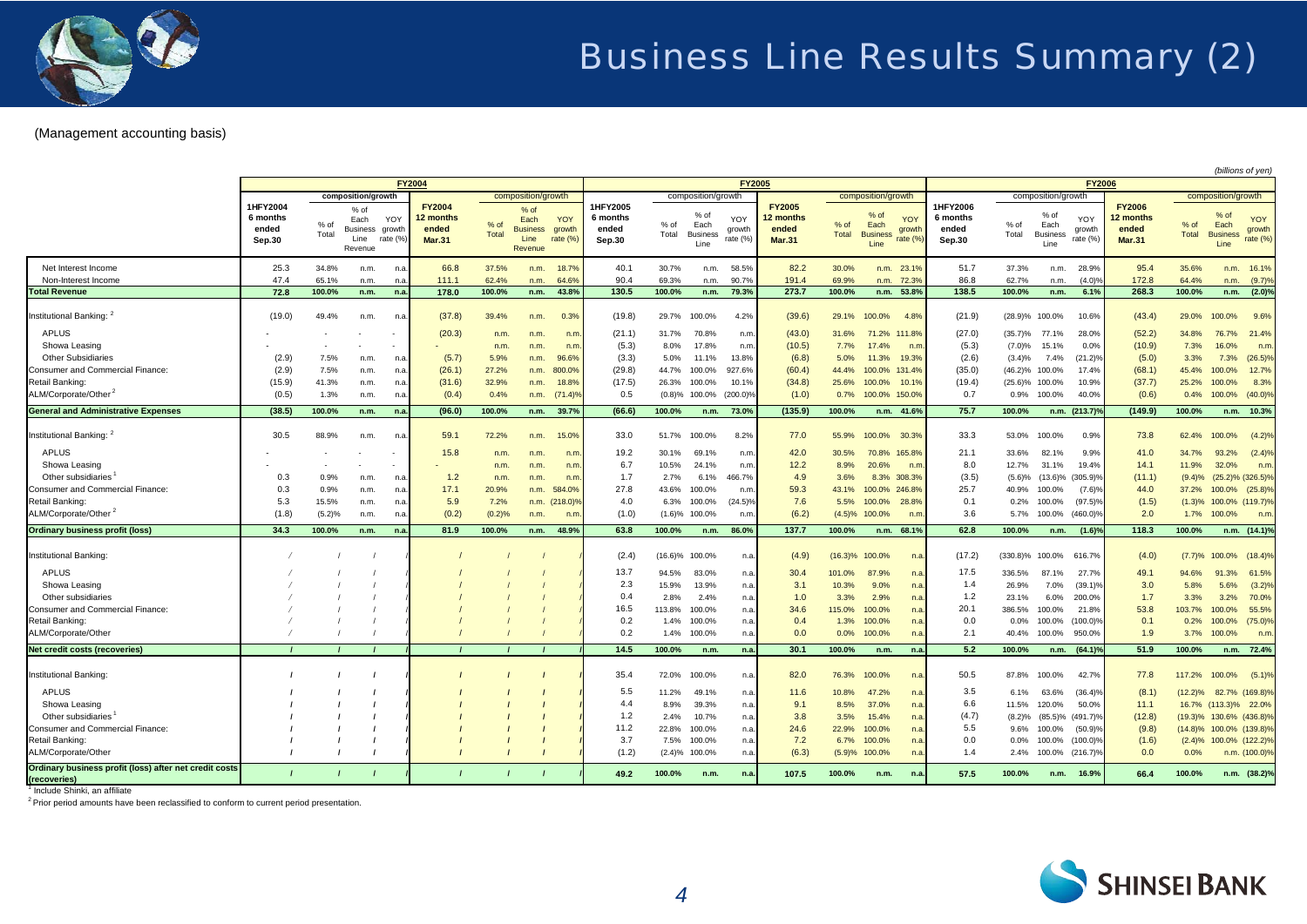

## Business Data Summary

*(billions of yen)*

|                                                                  |                           | FY2004                       |                            |                                  | FY2005                  |                              | <b>FY2006</b>              |                              |                         |                              |                            |                           |
|------------------------------------------------------------------|---------------------------|------------------------------|----------------------------|----------------------------------|-------------------------|------------------------------|----------------------------|------------------------------|-------------------------|------------------------------|----------------------------|---------------------------|
|                                                                  | end of<br>Sep.30,<br>2004 | YOY<br>growth<br>rate $(\%)$ | end of<br>Mar. 31,<br>2005 | <b>YOY</b><br>growth<br>rate (%) | end of Sep.<br>30, 2005 | YOY<br>growth<br>rate $(\%)$ | end of<br>Mar. 31,<br>2006 | YOY<br>growth<br>rate $(\%)$ | end of Sep.<br>30, 2006 | YOY<br>growth<br>rate $(\%)$ | end of<br>Mar. 31,<br>2007 | YOY<br>growth<br>rate (%) |
| [Retail Banking]                                                 |                           |                              |                            |                                  |                         |                              |                            |                              |                         |                              |                            |                           |
| Total number of Retail accounts (thousands)                      | 1,131                     | n.a.                         | 1,313                      | 37.8%                            | 1,542                   | 36.3%                        | 1,717                      | 30.8%                        | 1,860                   | 20.6%                        | 1,994                      | 16.1%                     |
| Asset under management (AUM)                                     | 2,981.4                   | n.a.                         | 3,299.3                    | 28.4%                            | 3,813.1                 | 27.9%                        | 4,078.6                    | 23.6%                        | 4,372.4                 | 14.7%                        | 4,622.7                    | 13.3%                     |
| Retail deposits <sup>1</sup>                                     | 1,986.8                   | n.a.                         | 2,300.4                    | 44.5%                            | 2,836.8                 | 42.8%                        | 3,103.4                    | 34.9%                        | 3,387.3                 | 19.4%                        | 3,573.8                    | 15.2%                     |
| <b>Structured Deposits</b>                                       | 440.7                     | n.a.                         | 666.8                      | 686.3%                           | 1,030.1                 | 133.7%                       | 1,199.6                    | 79.9%                        | 1,383.3                 | 34.3%                        | 1,457.9                    | 21.5%                     |
| Retail debentures                                                | 609.9                     | n.a.                         | 559.3                      | $(13.3)\%$                       | 494.3                   | $(19.0)\%$                   | 435.3                      | $(22.2)\%$                   | 405.8                   | (17.9)%                      | 381.9                      | $(12.3)\%$                |
| Mutual Funds / Variable Annuities                                | 339.9                     | n.a.                         | 398.4                      | 41.0%                            | 443.2                   | 30.4%                        | 503.6                      | 26.4%                        | 544.7                   | 22.9%                        | 634.2                      | 25.9%                     |
| <b>Mutual Funds</b>                                              | 277.4                     | n.a.                         | 298.1                      | 25.7%                            | 316.6                   | 14.1%                        | 351.6                      | 17.9%                        | 370.8                   | 17.1%                        | 437.3                      | 24.4%                     |
| Variable Annuities                                               | 62.4                      | n.a.                         | 100.2                      | 120.7%                           | 126.6                   | 102.9%                       | 151.9                      | 51.6%                        | 173.8                   | 37.3%                        | 196.8                      | 29.6%                     |
| Retail loan outstanding                                          | 264.3                     | n.a.                         | 308.1                      | 75.5%                            | 420.3                   | 59.0%                        | 493.7                      | 60.2%                        | 548.6                   | 30.5%                        | 639.5                      | 29.5%                     |
| Housing loan balance                                             | 245.0                     | n.a.                         | 289.2                      | 71.6%                            | 385.9                   | 57.5%                        | 454.5                      | 57.2%                        | 497.2                   | 28.8%                        | 562.2                      | 23.7%                     |
| Total number of PowerSmart housing loan customers                | 9,568                     | n.a.                         | 11,906                     | 97.9%                            | 16,595                  | 73.4%                        | 20,077                     | 68.6%                        | 22,543                  | 35.8%                        | 25,842                     | 28.7%                     |
| <b>[Institutional Banking]</b>                                   |                           |                              |                            |                                  |                         |                              |                            |                              |                         |                              |                            |                           |
| Corporate loans <sup>1</sup>                                     | 2,414.2                   | n.a.                         | 2,451.1                    | (1.6)%                           | 2,618.5                 | 8.5%                         | 2,851.7                    | 16.3%                        | 3,103.2                 | 18.5%                        | 2,985.5                    | 4.7%                      |
| Balance of Non-Recourse Lending (Loans + Bonds)                  | 519.9                     | n.a.                         | 744.5                      | 33.9%                            | 851.8                   | 63.8%                        | 673.8                      | (9.5)%                       | 795.5                   | (6.6)%                       | 922.2                      | 36.9%                     |
| Balance of Non-Recourse Loans                                    | 462.5                     | n.a.                         | 575.6                      | 18.0%                            | 636.5                   | 37.6%                        | 461.4                      | $(19.8)\%$                   | 665.8                   | 4.6%                         | 769.5                      | 66.8%                     |
| [Consumer and Commercial Finance]                                |                           |                              |                            |                                  |                         |                              |                            |                              |                         |                              |                            |                           |
| Loans to consumer and commercial finance customers $^{\text{1}}$ | n.a.                      | n.a.                         | 272.6                      | n.a.                             | 315.0                   | n.a.                         | 373.3                      | 36.9%                        | 416.1                   | 32.1%                        | 424.9                      | 13.8%                     |
| Total number of available cardholders (APLUS) (thousands)        | n.a.                      | n.a.                         | 5,734                      | n.a.                             | 6,263                   | n.a.                         | 6,841                      | 19.3%                        | 7,359                   | 17.5%                        | 7,612                      | 11.3%                     |
| [Other Key Data of the Bank]                                     |                           |                              |                            |                                  |                         |                              |                            |                              |                         |                              |                            |                           |
| Total loans outstanding (consolidated basis)                     | 3,074.6                   | n.a.                         | 3,430.4                    | 12.6%                            | 3,828.0                 | 24.5%                        | 4,087.5                    | 19.2%                        | 4,781.4                 | 24.9%                        | 5,146.3                    | 25.9%                     |
| Number of ATMs                                                   | 210                       | n.a.                         | 247                        | 44.4%                            | 299                     | 42.4%                        | 348                        | 40.9%                        | 355                     | 18.7%                        | 369                        | 6.0%                      |
| <b>Total outlets</b>                                             | 36                        | n.a.                         | 37                         | 5.7%                             | 40                      | 11.1%                        | 41                         | 10.8%                        | 42                      | 5.0%                         | 42                         | 2.4%                      |
| Shinsei Financial Centers and Platinum Centers                   | 31                        | n.a.                         | 31                         | 3.3%                             | 31                      | 0.0%                         | 31                         | 0.0%                         | 35                      | 12.9%                        | 38                         | 22.6%                     |
| <b>BankSpots and others</b>                                      | 5                         | n.a.                         | 6                          | 20.0%                            | 9                       | 80.0%                        | 10                         | 66.7%                        | $\overline{7}$          | $(22.2)\%$                   | 4                          | $(60.0)\%$                |
| Number of employees (consolidated basis)                         | 4,337                     | n.a.                         | 5,013                      | 110.6%                           | 5,120                   | 18.1%                        | 5,407                      | 7.9%                         | 5,281                   | 3.1%                         | 5,364                      | (0.8)%                    |
| Number of employees (non-consolidated basis)                     | 2,131                     | n.a.                         | 2.041                      | (3.8)%                           | 2,052                   | (3.7)%                       | 2.094                      | 2.6%                         | 2.196                   | 7.0%                         | 2.248                      | 7.4%                      |

1 Management accounting basis

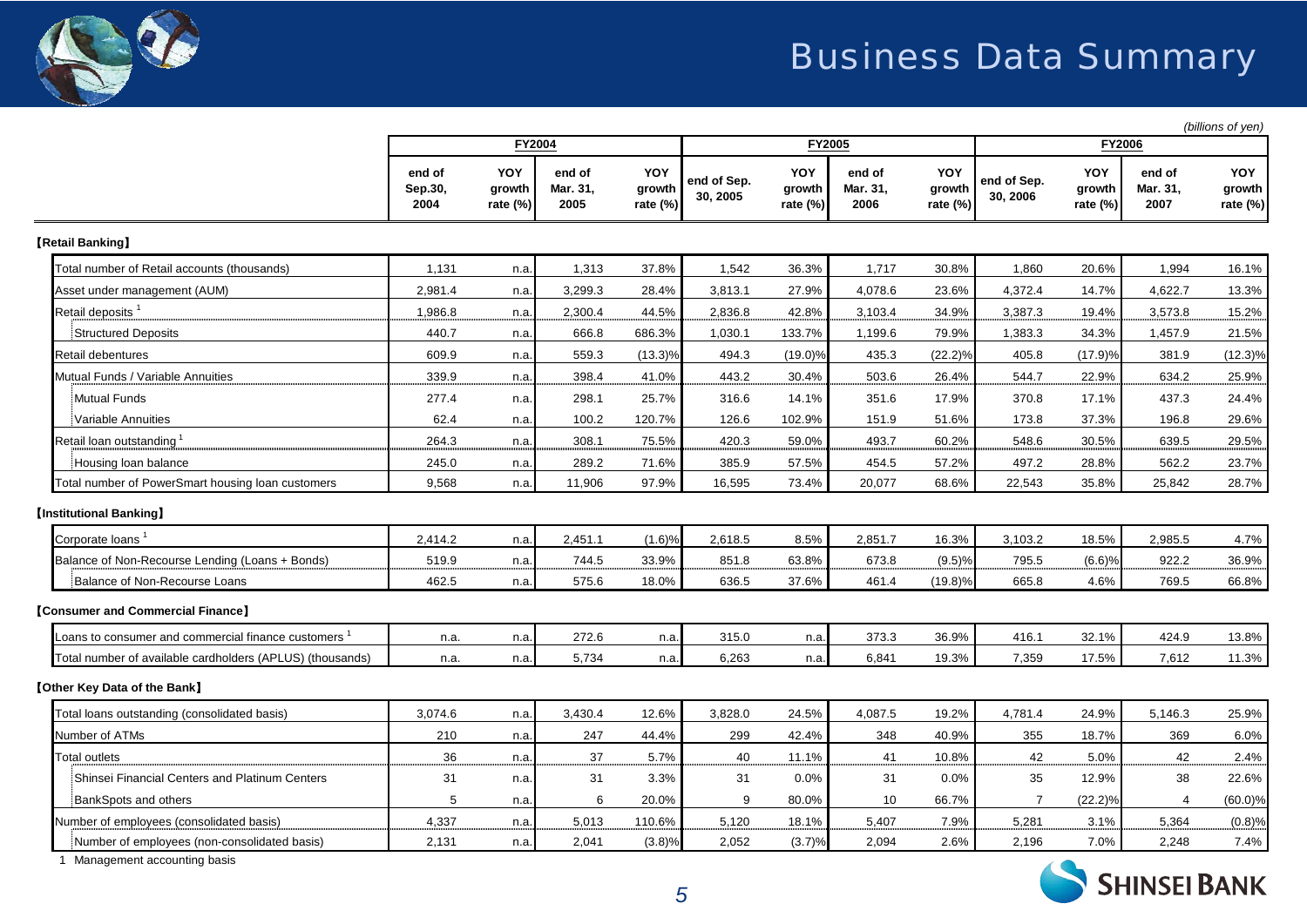

## Balance Sheet Impact by APLUS and Showa Leasing

|                                                          |              |                |                  | <i>ן</i> ווט אַ ווטוווען<br>March 31, 2006 |              |                  |  |  |  |  |
|----------------------------------------------------------|--------------|----------------|------------------|--------------------------------------------|--------------|------------------|--|--|--|--|
|                                                          |              | March 31, 2007 |                  |                                            |              |                  |  |  |  |  |
|                                                          | Consolidated | <b>APLUS</b>   | Showa<br>Leasing | Consolidated                               | <b>APLUS</b> | Showa<br>Leasing |  |  |  |  |
| Cash and due from banks                                  | 448.5        | 217.8          | 7.8              | 488.6                                      | 138.1        | 4.9              |  |  |  |  |
| Other monetary claims purchased                          | 366.5        |                | 4.8              | 273.9                                      |              | 0.1              |  |  |  |  |
| Monetary assets held in trust                            | 502.3        | 82.5           |                  | 456.1                                      | 93.2         |                  |  |  |  |  |
| <b>Securities</b>                                        | 1,854.6      | 2.8            | 8.2              | 1,494.4                                    | 4.5          | 13.1             |  |  |  |  |
| Loans and bills discounted                               | 5,146.3      | 234.0          | 17.1             | 4,087.5                                    | 227.4        | 2.4              |  |  |  |  |
| Installment sales credit                                 | 440.8        | 269.0          | 171.7            | 472.9                                      | 277.1        | 156.3            |  |  |  |  |
| Premises and equipment                                   |              |                |                  | 415.5                                      | 14.2         | 312.3            |  |  |  |  |
| <b>Tangible fixed Assets</b>                             | 382.4        | 5.1            | 294.6            |                                            |              |                  |  |  |  |  |
| Goodwill, net                                            | 158.0        | 117.2          | 41.5             | 226.6                                      | 182.7        | 44.7             |  |  |  |  |
| Intangible assets                                        | 19.8         | 12.2           | 7.6              | 68.1                                       | 59.4         | 8.7              |  |  |  |  |
| Customers' liabilities for<br>acceptances and guarantees | 754.4        | 738.7          |                  | 813.4                                      | 797.7        |                  |  |  |  |  |
| Reserve for credit losses                                | (147.2)      | (37.2)         | (3.5)            | (144.8)                                    | (27.0)       | (1.3)            |  |  |  |  |
| Deposit (including NCD)                                  | 5,420.9      |                |                  | 4,071.7                                    |              |                  |  |  |  |  |
| <b>Debentures</b>                                        | 703.2        |                |                  | 1,018.9                                    |              |                  |  |  |  |  |
| Commercial paper                                         | 171.3        | 89.3           | 82.0             | 133.2                                      | 57.7         | 75.5             |  |  |  |  |
| Borrowed money                                           | 1,122.6      | 458.2          | 376.4            | 1,205.7                                    | 517.0        | 379.8            |  |  |  |  |
| Acceptances and guarantees                               | 754.4        | 738.7          |                  | 813.4                                      | 797.7        |                  |  |  |  |  |
| Minority interests in subsidiaries                       | 289.6        | 82.9           | 1.7              | 261.8                                      | 80.0         | 1.3              |  |  |  |  |

### Note:

1. Figures for APLUS and Showa Leasing shown in this table are different from their own financial statements because these figures shown are representative of consolidation adjustment and market value adjustment.

2. Goodwill (net) is recorded during consolidating process.

3. Minority interests in subsidiaries are recorded during consolidating process.

### *(billions of yen* )

### 【APLUS】

Installment sales credit and guarantees for installment sales credit represent most of APLUS' total assets.

**(1)** In the Bank's consolidated balance sheet, most of recorded "Loans and bills discounted" and "Installment sales credit" associated with APLUS balance sheet are recorded as in APLUS' balance sheet "Installment sales credit"

**(2)** The amounts that are included in "Customers' liabilities for acceptances and guarantees" in the Bank's consolidated balance sheet associated with APLUS' assets recorded as "Guarantees for installment sales credit" is JPY 694.2billion

### 【Showa Leasing】

Installment sales credit and leasing assets represent most of Showa Leasing's total assets.

**(1)** In the Bank's consolidated balance sheet, most of recorded "Installment sales credit" associated with Showa Leasing's balance sheet are, in Showa Leasing's balance sheet, recorded as "Installment sales credit"

**(2)** In the Bank's consolidated balance sheet, most of recorded "Tangible fixed assets" associated with Showa Leasing's balance sheet are, in Showa Leasing's balance sheet, recorded as "Tangible leasing assets"

In the Bank's consolidated balance sheet as of March 31,2006, "Tangible leasing assets" was included in "Premises and equipment"

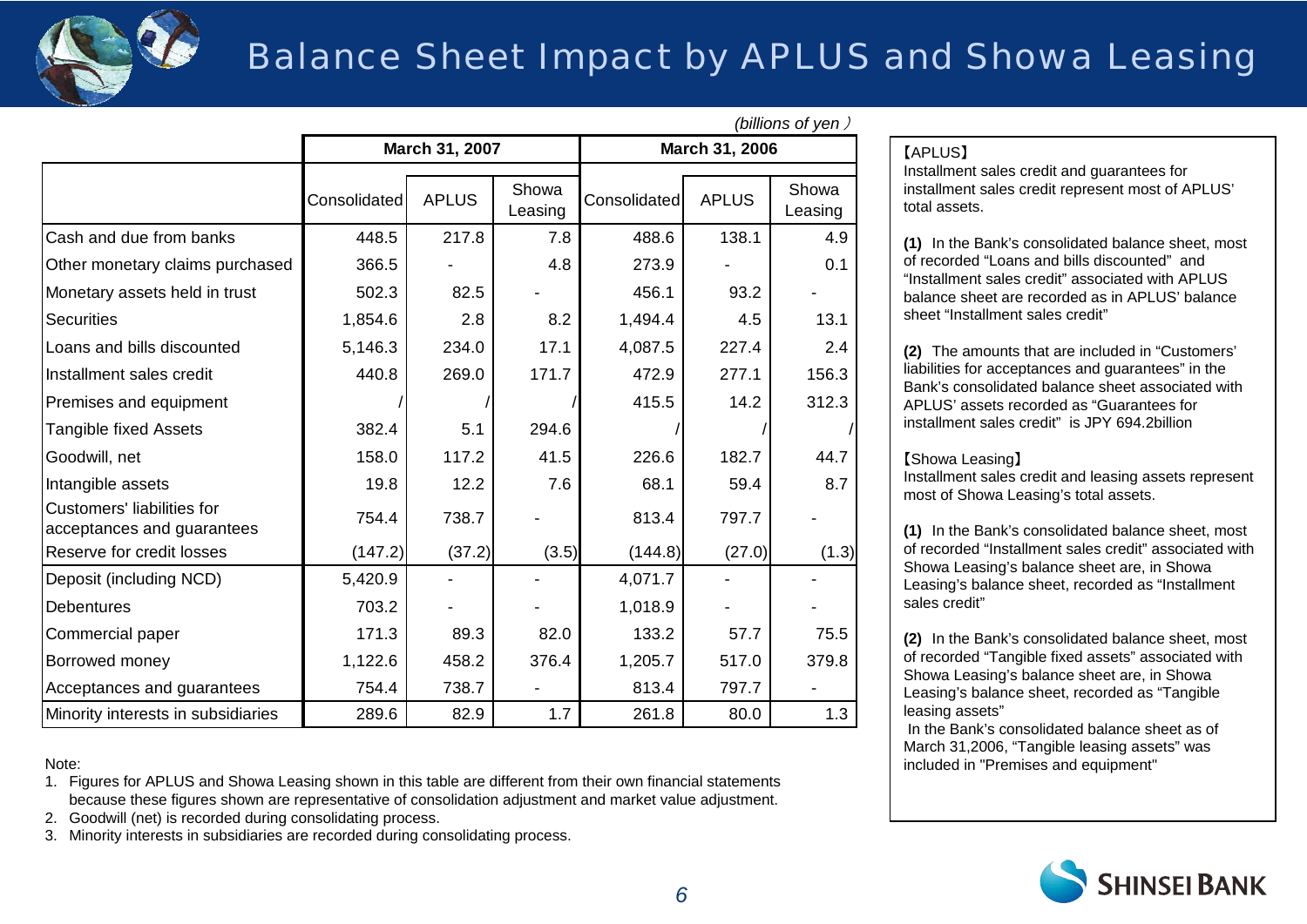

## Interest-Earning Assets and Interest-Bearing Liabilities (Consolidated)

### **Interest-Earning Assets and Interest-Bearing Liabilities (Consolidated)** *(billions of yen, except percentages)*

|                                                                                      |                | Fiscal year ended<br>Mar. 31, 2007<br>(FY2006) |                     |                          | Six months ended<br>Sep. 30, 2006<br>(1H-FY2006) |                           |                  | Fiscal year ended<br>Mar. 31, 2006<br>(FY2005) |                     |
|--------------------------------------------------------------------------------------|----------------|------------------------------------------------|---------------------|--------------------------|--------------------------------------------------|---------------------------|------------------|------------------------------------------------|---------------------|
|                                                                                      | Average        |                                                | Yield/rate          | Average                  |                                                  | Yield/rate                | Average          |                                                | Yield/rate          |
|                                                                                      |                | balance Interest                               | (%)                 |                          | balance Interest                                 | (%)                       | balance Interest |                                                | (%)                 |
| Interest-earning assets <sup>(1)</sup>                                               |                |                                                |                     |                          |                                                  |                           |                  |                                                |                     |
| Loans and bills discounted                                                           | 4,613.4        | 126.8                                          | 2.75                | 4,304.8                  | 59.2                                             | 2.74                      | 3,730.7          | 104.4                                          | 2.80                |
| Lease and installment receivables (1)                                                | 831.3          | 51.1                                           | 6.15                | 838.0                    | 25.5                                             | 6.09                      | 793.7            | 46.0                                           | 5.80                |
| Securities                                                                           | 1,750.5        | 32.3                                           | 1.85                | 1,605.9                  | 16.8                                             | 2.09                      | 1,721.4          | 16.8                                           | 0.98                |
| Other interest-earning assets <sup>(2)</sup>                                         | 721.4          | 13.6                                           | n.m. <sup>(4)</sup> | 672.7                    |                                                  | $6.8$ n.m. <sup>(4)</sup> | 503.7            | 3.7                                            | n.m. <sup>(4)</sup> |
| Total interest-earning assets (1)                                                    | 7,916.8        | 223.9                                          | 2.83                | 7,421.6                  | 108.5                                            | 2.92                      | 6,749.7          | 171.0                                          | 2.53                |
| Interest-bearing liabilities:                                                        |                |                                                |                     |                          |                                                  |                           |                  |                                                |                     |
| Deposits and negotiable certificates of deposit                                      | 4,834.0        | 34.3                                           | 0.71                | 4,472.7                  | 13.6                                             | 0.61                      | 3,776.8          | 16.9                                           | 0.45                |
| <b>Debentures</b>                                                                    | 795.6          | 3.0                                            | 0.38                | 871.0                    | 1.5                                              | 0.36                      | 1,152.9          | 4.7                                            | 0.41                |
| Subordinated debt                                                                    | 399.5          | 9.8                                            | 2.47                | 360.9                    | 3.5                                              | 1.99                      | 259.7            | 5.5                                            | 2.13                |
| Borrowed money and corporate bonds                                                   | 1,118.1        | 11.8                                           | 1.06                | 1,127.2                  | 5.3                                              | 0.94                      | 999.3            | 12.2                                           | 1.22                |
| Other interest-bearing liabilities <sup>(2)</sup>                                    | 674.4          | 18.2                                           | n.m. <sup>(4)</sup> | 387.5                    |                                                  | 7.0 n.m. <sup>(4)</sup>   | 229.5            | 3.3                                            | n.m. <sup>(4)</sup> |
| <b>Total interest-bearing liabilities</b>                                            | 7,821.8        | 77.3                                           | 0.99                | 7,219.6                  | 31.2                                             | 0.86                      | 6,418.4          | 42.7                                           | 0.67                |
| Non interest-bearing sources of funds:                                               |                |                                                |                     |                          |                                                  |                           |                  |                                                |                     |
| Non interest-bearing (assets) liabilities, net                                       | (655.9)        |                                                |                     | (598.7)                  |                                                  |                           | (489.6)          |                                                |                     |
| Shareholders' equity <sup>(3)</sup>                                                  | 750.9          |                                                |                     | 800.7                    |                                                  |                           | 821.0            |                                                |                     |
| Total interest-bearing liabilities and                                               |                |                                                |                     |                          |                                                  |                           |                  |                                                |                     |
| non interest-bearing sources of funds                                                | 7,916.8        |                                                |                     | 7,421.6                  | $\blacksquare$                                   |                           | 6,749.7          | $\mathbf{r}$                                   |                     |
| Net interest margin <sup>(1)</sup>                                                   |                | ٠                                              | 1.84                |                          | $\blacksquare$                                   | 2.05                      |                  | $\overline{a}$                                 | 1.87                |
| Impact of non interest-bearing sources                                               |                |                                                | 0.01                |                          |                                                  | 0.02                      |                  |                                                | 0.03                |
| Net revenue/yield on interest-earning assets <sup>(1)</sup>                          | $\blacksquare$ | 146.6                                          | 1.85                | $\overline{\phantom{a}}$ | 77.3                                             | 2.08                      |                  | 128.3                                          | 1.90                |
| Note:                                                                                |                |                                                |                     |                          |                                                  |                           |                  |                                                |                     |
| Reconciliation of total revenue on interest-earning assets to total interest income. |                |                                                |                     |                          |                                                  |                           |                  |                                                |                     |
| Total revenue on interest-earning assets                                             | 7,916.8        | 223.9                                          | 2.83                | 7,421.6                  | 108.5                                            | 2.92                      | 6,749.7          | 171.0                                          | 2.53                |
| Less: Income on lease and installment receivables                                    | 831.3          | 51.1                                           | 6.15                | 838.0                    | 25.5                                             | 6.09                      | 793.7            | 46.0                                           | 5.80                |
| <b>Total interest income</b>                                                         | 7,085.5        | 172.8                                          | 2.44                | 6,583.5                  | 82.9                                             | 2.51                      | 5,955.9          | 125.0                                          | 2.10                |
| Total interest expense                                                               |                | 77.3                                           |                     |                          | 31.2                                             |                           |                  | 42.7                                           |                     |
| Net interest income                                                                  |                | 95.4                                           |                     |                          | 51.7                                             |                           |                  | 82.2                                           |                     |

(1) Includes leased assets and installment receivables and related yields.

(2) Other interest-earning assets and other interest-bearing liabilities include interest swaps and funding swaps.

(3) Represents a simple average of the balance at the end of the current period and the balance at the end of the previous period.

(4) n.m. is not meaningful.

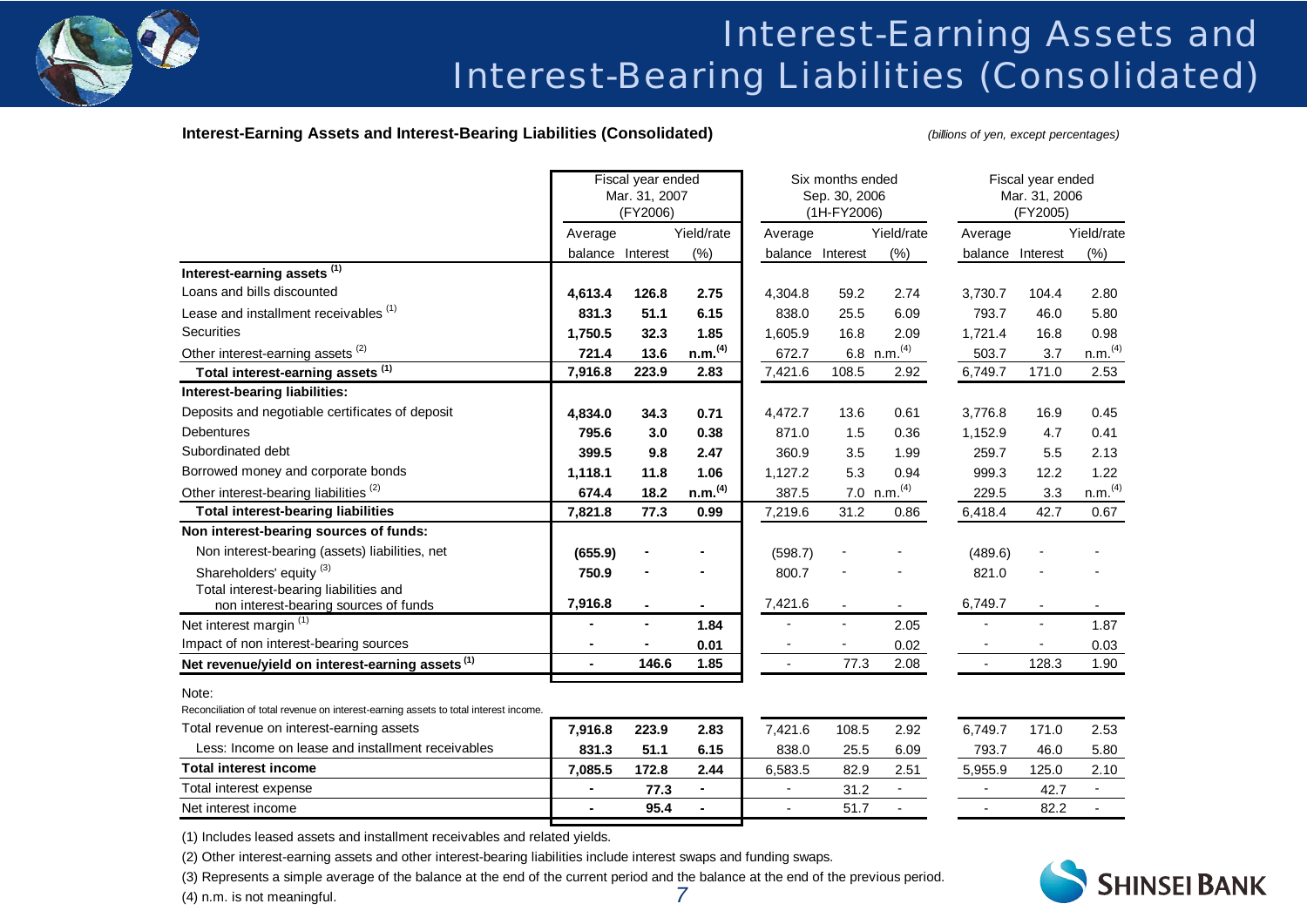

## Interest-Earning Assets and Interest-Bearing Liabilities (Non-consolidated)

### **Interest-Earning Assets and Interest-Bearing Liabilities (Non-consolidated)** *(billions of yen, except percentages)*

|                                                         |                | Fiscal year ended<br>Mar. 31, 2007<br>(FY2006) |                     |                          | Six months ended<br>Sep. 30, 2006<br>(1H-FY2006) |                     | Fiscal year ended<br>Mar. 31, 2006<br>(FY2005) |                |                          |  |
|---------------------------------------------------------|----------------|------------------------------------------------|---------------------|--------------------------|--------------------------------------------------|---------------------|------------------------------------------------|----------------|--------------------------|--|
|                                                         | Average        |                                                | Yield/rate          | Average                  |                                                  | Yield/rate          | Average                                        |                | Yield/rate               |  |
|                                                         |                | balance Interest                               | (% )                |                          | balance Interest                                 | (%)                 | balance Interest                               |                | (%)                      |  |
| Interest-earning assets:                                |                |                                                |                     |                          |                                                  |                     |                                                |                |                          |  |
| Cash and due from banks                                 | 123.5          | 3.6                                            | 2.96                | 92.2                     | 1.2                                              | 2.77                | 86.3                                           | 2.0            | 2.33                     |  |
| Call loans                                              | 70.8           | 0.2                                            | 0.29                | 87.1                     | 0.1                                              | 0.23                | 100.9                                          | 0.0            | 0.02                     |  |
| Receivables under resale agreements                     |                |                                                |                     |                          |                                                  |                     |                                                |                |                          |  |
| Collateral related to securities borrowing transactions | 127.4          | 0.4                                            | 0.37                | 149.7                    | 0.2                                              | 0.27                | 10.2                                           | 0.0            | 0.29                     |  |
| <b>Securities</b>                                       | 2,023.1        | 40.4                                           | 1.99                | 1,900.3                  | 20.7                                             | 2.17                | 1,997.4                                        | 21.0           | 1.05                     |  |
| Loans and bills discounted                              | 4,443.4        | 75.3                                           | 1.69                | 4,124.7                  | 31.7                                             | 1.53                | 3,612.3                                        | 57.8           | 1.60                     |  |
| Other interest-earning assets                           | 67.7           | 1.7                                            | 2.51                | 58.4                     | 0.6                                              | 2.31                | 65.4                                           | 0.9            | 1.40                     |  |
| Interest rate and fund swaps                            | $\blacksquare$ | 7.1                                            | $\blacksquare$      | $\overline{\phantom{a}}$ | 4.5                                              | $\blacksquare$      |                                                | 0.6            | $\blacksquare$           |  |
| <b>Total interest-earning assets</b>                    | 6,856.2        | 129.0                                          | 1.88                | 6,412.6                  | 59.2                                             | 1.84                | 5,872.8                                        | 82.6           | 1.40                     |  |
| Interest-bearing liabilities:                           |                |                                                |                     |                          |                                                  |                     |                                                |                |                          |  |
| Deposits                                                | 4,561.5        | 33.2                                           | 0.72                | 4,278.0                  | 13.4                                             | 0.62                | 3,746.5                                        | 16.9           | 0.45                     |  |
| Negotiable certificates of deposit                      | 332.0          | $1.1$                                          | 0.35                | 256.0                    | 0.2                                              | 0.21                | 199.7                                          | 0.0            | 0.03                     |  |
| <b>Debentures</b>                                       | 797.0          | 3.0                                            | 0.37                | 872.9                    | 1.5                                              | 0.35                | 1,158.6                                        | 4.7            | 0.40                     |  |
| Call money                                              | 403.5          | 5.6                                            | 1.40                | 157.1                    | 1.0                                              | 1.27                | 127.3                                          | 0.0            | 0.07                     |  |
| Payable under repurchase agreements                     |                |                                                |                     |                          |                                                  |                     | 0.6                                            | 0.0            | 0.00                     |  |
| Collateral related to securities lending transactions   | 84.0           | 0.2                                            | 0.29                | 70.1                     | 0.0                                              | 0.20                | 4.9                                            | 0.0            | 0.55                     |  |
| Borrowed money                                          | 283.4          | 2.1                                            | 0.75                | 279.6                    | 0.9                                              | 0.67                | 308.4                                          | 5.8            | 1.88                     |  |
| Corporate bonds                                         | 487.3          | 20.7                                           | 4.26                | 450.1                    | 9.2                                              | 4.08                | 105.3                                          | 1.7            | 1.64                     |  |
| Other interest-bearing liabilities                      | 0.3            | 11.2                                           | n.m. <sup>(1)</sup> | 0.3                      | 5.6                                              | n.m. <sup>(1)</sup> | 0.3                                            | 3.0            | n.m. <sup>(1)</sup>      |  |
| Interest rate and fund swaps                            | $\blacksquare$ | $\blacksquare$                                 | $\blacksquare$      | $\blacksquare$           | $\blacksquare$                                   | $\blacksquare$      | $\blacksquare$                                 | $\blacksquare$ | $\overline{\phantom{a}}$ |  |
| <b>Total interest-bearing liabilities</b>               | 6,949.3        | 77.5                                           | 1.11                | 6,364.5                  | 32.1                                             | 1.00                | 5,652.1                                        | 32.3           | 0.57                     |  |
| Net interest income/yield on interest-earning assets    | 6,856.2        | 51.5                                           | 0.75                | 6,412.6                  | 27.1                                             | 0.84                | 5,872.8                                        | 50.2           | 0.85                     |  |

(1) n.m. is not meaningful.

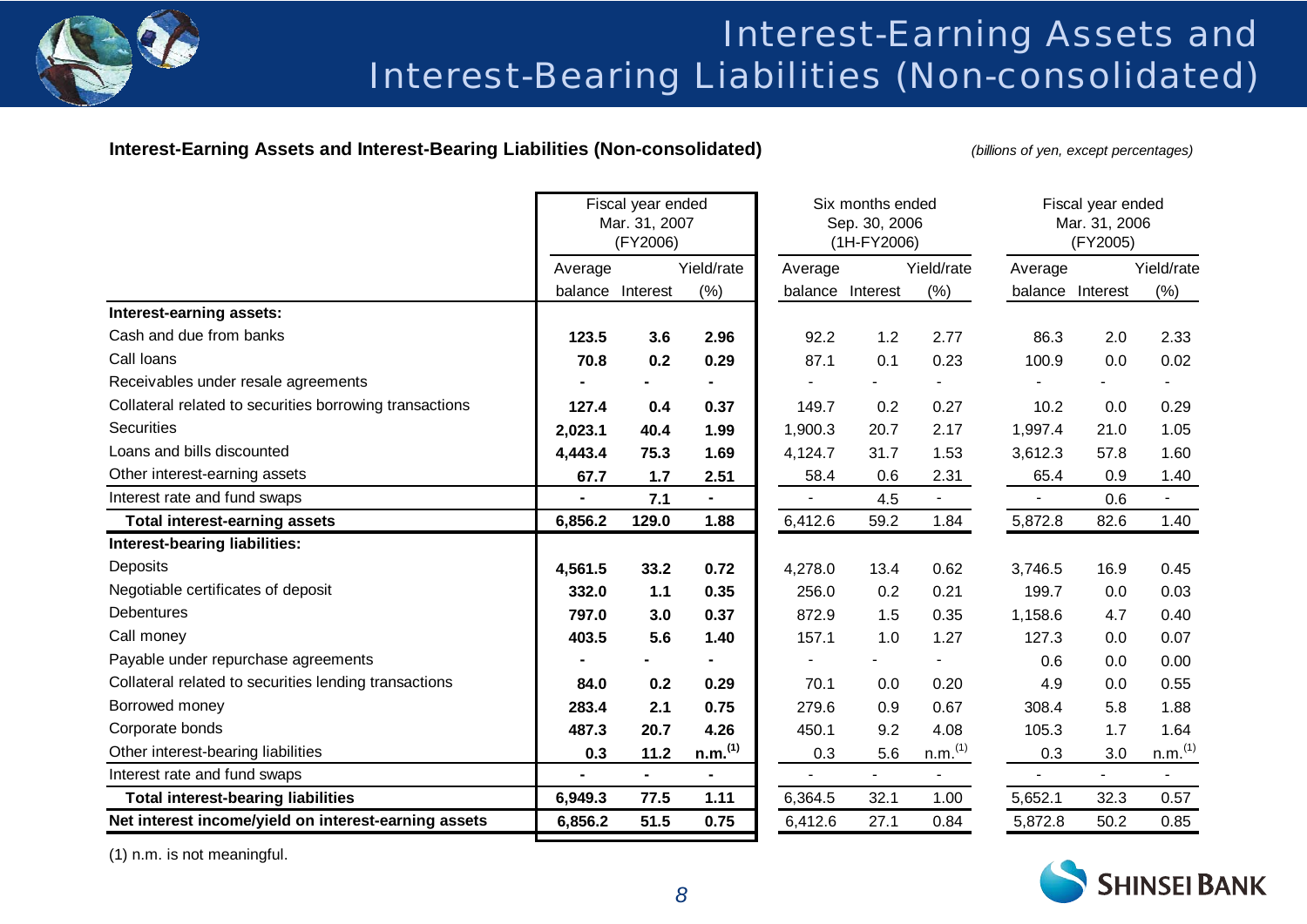

■The bank had JPY 150.0 billion of tax loss carryforwards related to corporation tax as of March 31, 2007.

|                                  | Amount            |                |
|----------------------------------|-------------------|----------------|
|                                  | (billions of yen) | Date of expiry |
| Fiscal year ended March 31, 2003 | 150.0             | March 31, 2010 |

■In addition, other important tax loss carryforwards of major subsidiaries are as follows; The Bank is not permitted to add the tax loss carryforwards of APLUS and Showa Leasing to its own tax loss carryforwards as they are not wholly owned subsidiaries, and not included in the Bank's consolidated corporate tax system.

| <b>APLUS</b>                           | (billions of yen) | Date of expiry |
|----------------------------------------|-------------------|----------------|
| Fiscal period ended March 31, 2005     | 157.7             | March 31, 2012 |
| Fiscal period ended September 30, 2005 | 2.9               | March 31, 2013 |
| Fiscal period ended March 31, 2006     | 4.6               | March 31, 2013 |
| Fiscal period ended March 31, 2007     | 30.2              | March 31, 2014 |
| Total                                  | 195.6             |                |
| Showa Leasing                          | (billions of yen) | Date of expiry |
| Fiscal period ended March 31, 2005     | 32.2              | March 31, 2012 |
| Fiscal period ended March 31, 2007     | 8.9               | March 31, 2014 |
| Total                                  | 41.1              |                |

■For the fiscal year 2006, Shinsei Bank recorded JPY 67.6 billion of consolidated taxable income.

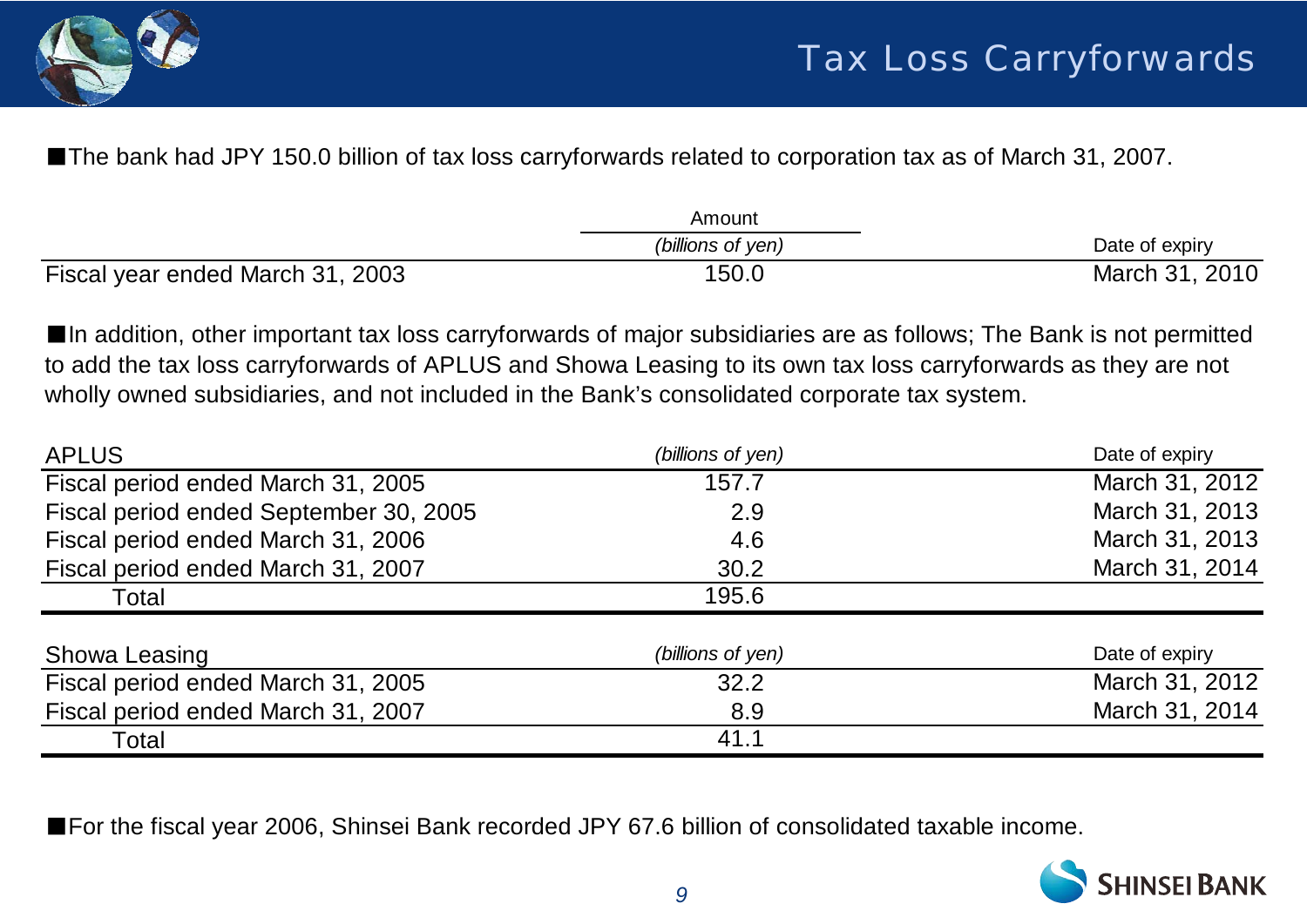

*All figures presented in the following tables are based on APLUS' disclosed financials and before consolidation to Shinsei's financials.*

| <b>[Key Financial Data]</b>                                                                                  | for the fiscal year ended |                   | (Reference)<br>for the six months ended | (billions of yen) | <b>[Key Business Data]</b>                                                             |           |           | as of the end of | (billions of yen) |
|--------------------------------------------------------------------------------------------------------------|---------------------------|-------------------|-----------------------------------------|-------------------|----------------------------------------------------------------------------------------|-----------|-----------|------------------|-------------------|
| <b>Summary of Income Statement</b><br>(Consolidated)                                                         | Mar. 31, 2007             | Sep. 30,<br>2006  | Mar. 31,<br>2006                        | Sep. 31,<br>2005  | Summary of Financials and Other Major<br><b>Business Information</b><br>(Consolidated) | Mar. 2007 | Sep. 2006 | Mar. 2006        | Sep. 2005         |
| <b>Operating Revenue</b>                                                                                     | 111.4                     | 57.3              | 51.7                                    | 49.5              | <b>Total Account Receivables</b>                                                       | 1,224.4   | 1,329.1   | 1,315.0          | 1,358.3           |
| Credit card shopping (Sogo)                                                                                  | 8.9                       | 4.2               | 3.4                                     | 3.0               | Total installment receivables                                                          | 530.1     | 604.7     | 568.7            | 541.6             |
| Installment shopping credit (Kohin)                                                                          | 20.5                      | 10.2              | 6.8                                     | 6.7               | Credit card shopping (Sogo)                                                            | 42.1      | 39.4      | 36.9             | 28.5              |
| Credit guarantee                                                                                             | 26.4<br>44.9              | 13.8<br>23.9      | 14.6<br>21.3                            | 15.4<br>19.8      | Installment shopping credit (Kohin)                                                    | 233.8     | 296.8     | 253.8            | 243.6             |
| Loan<br>Consumer Ioan                                                                                        | 44.6                      | $\overline{23.7}$ | 21.1                                    | 19.6              | Loan                                                                                   | 253.9     | 268.2     | 277.7            | 266.7             |
| Cashing by credit card                                                                                       | 20.3                      | 10.5              | 10.3                                    | 10.0              |                                                                                        |           |           |                  |                   |
| Loan card                                                                                                    | 20.9                      | 11.5              | 9.5                                     | 8.4               | Consumer loan                                                                          | 241.8     | 253.3     | 234.0            | 222.8             |
| Other consumer loan                                                                                          | 3.4                       | 1.6               | 1.2                                     | 1.1               | Cashing by credit card <sup>1</sup>                                                    | 63.8      | 70.0      | 66.3             | 64.5              |
| Other loan                                                                                                   | 0.2                       | 0.1               | 0.1                                     | 0.1               | Loan card <sup>1</sup>                                                                 | 123.1     | 133.7     | 131.9            | 104.0             |
| Financial income                                                                                             | 2.3                       | 1.0               | 1.0                                     | 0.9               | Other consumer loan                                                                    | 54.8      | 49.5      | 35.7             | 54.3              |
| <b>Others</b>                                                                                                | 8.2                       | 4.0               | 4.4                                     | 3.5               | Other loan                                                                             | 12.1      | 14.9      | 43.6             | 43.8              |
| <b>Operating Expenses</b>                                                                                    | 126.3                     | 53.9              | 43.5                                    | 43.2              | <b>Others</b>                                                                          | 0.1       | 0.1       | 0.1              | 2.7               |
| SG&A                                                                                                         | 120.6                     | 51.3              | 41.3                                    | 40.5              | Credit guarantee receivables                                                           | 694.2     | 724.3     | 746.3            | 816.7             |
| Net provision of allowance for bad debts<br><b>Others</b>                                                    | 47.8<br>72.8              | 17.5              | 13.0                                    | 13.7              |                                                                                        |           |           |                  |                   |
| <b>Financial expenses</b>                                                                                    | 5.6                       | 33.7<br>2.5       | 28.2<br>2.2                             | 26.8<br>2.6       | Number of Merchants (thousands)                                                        | 832       | 897       | 648              | 634               |
| <b>Operating Income (Loss)</b>                                                                               | (14.9)                    | 3.4               | 8.1                                     | 6.3               |                                                                                        |           |           |                  |                   |
| <b>Ordinary Income (Loss)</b>                                                                                | (14.9)                    | 3.5               | 8.1                                     | 6.4               | Total Available Cardholders (thousands)                                                | 7,612     | 7,359     | 6,841            | 6,263             |
| Net Extraordinary Profit (Loss)                                                                              | (8.7)                     | (1.4)             | (1.3)                                   | (0.3)             | (non-consolidated)                                                                     |           |           |                  |                   |
| Net Income (Loss) before Tax                                                                                 | (23.7)                    | 2.1               | 6.8                                     | 6.1               | Number of New Card Issuance (thousands)                                                | 1,624     | 905       | 891              | 887               |
| Net Income (Loss)                                                                                            | (29.3)                    | 0.5               | 8.3                                     | 8.0               | (non-consolidated)                                                                     |           |           |                  |                   |
|                                                                                                              |                           |                   |                                         |                   | Loan Receivables Outstanding by Interest Rate Zone<br>(non-consolidated) $2$           | 191.1     | 204.3     |                  |                   |
|                                                                                                              |                           |                   |                                         |                   | $~15.0\%$                                                                              | 0.9       | 0.9       |                  |                   |
|                                                                                                              | as of the end of          |                   | as of the end of                        | (billions of yen) | $-18.0\%$                                                                              | 30.6      | 32.9      |                  |                   |
| <b>Summary of Financials and Other Major</b>                                                                 |                           |                   |                                         |                   | $-20.0\%$                                                                              | 15.2      | 15.2      |                  |                   |
| <b>Business Information</b>                                                                                  | Mar. 2007                 | Sep. 2006         | Mar. 2006                               | Sep. 2005         | $-25.0\%$                                                                              | 50.6      | 52.7      |                  |                   |
| (Consolidated)                                                                                               |                           |                   |                                         |                   | $~29.2\%$                                                                              | 93.5      | 102.4     |                  |                   |
| <b>Total Assets</b>                                                                                          | 1,550.7                   | 1,608.2           | 1,593.1                                 | 1,542.9           | Cashing by credit card                                                                 | 71.2      | 75.7      |                  |                   |
| <b>Total Liabilities</b>                                                                                     | 1,491.2                   | 1,534.2           | 1,516.1                                 | 1,469.4           | Loan card                                                                              | 119.9     | 128.5     |                  |                   |
| <b>Total Net Assets</b>                                                                                      | 59.5                      | 74.0              | 76.9                                    | 73.4              | Credit Outstanding Per Account (thousand yen)                                          | 367       | 371       |                  |                   |
|                                                                                                              |                           |                   |                                         |                   | Cashing by credit card                                                                 | 233       | 242       |                  |                   |
| Grey-zone related:                                                                                           |                           |                   |                                         |                   | oan card.                                                                              | 555       | 541       |                  |                   |
| In the finest user anded Mex 24, 2007. ADLUC reserved at a sector of 44. E. billion use for future negotible |                           |                   |                                         |                   |                                                                                        |           |           |                  |                   |

(1) Revised figures from Shinsei Bank's press release on May 9, 2007

(2) This is a total of cashing by credit card / loan card outstanding (161.1 billion yen as of the end of Mar. 2007 and 177.2 billion yen as of the end of Sep. 2006, non-consolidated basis) based on managed assets basis, which

include securitized receivables and uncollectible estimated amounts, etc.



In the fiscal year ended Mar 31, 2007, APLUS recorded costs of 11.5 billion yen for future possible losses on reimbursements of excess interest payments.

As of the end of Mar. 2007, reserve for losses on interest repayments stood at 10.3 billion yen.

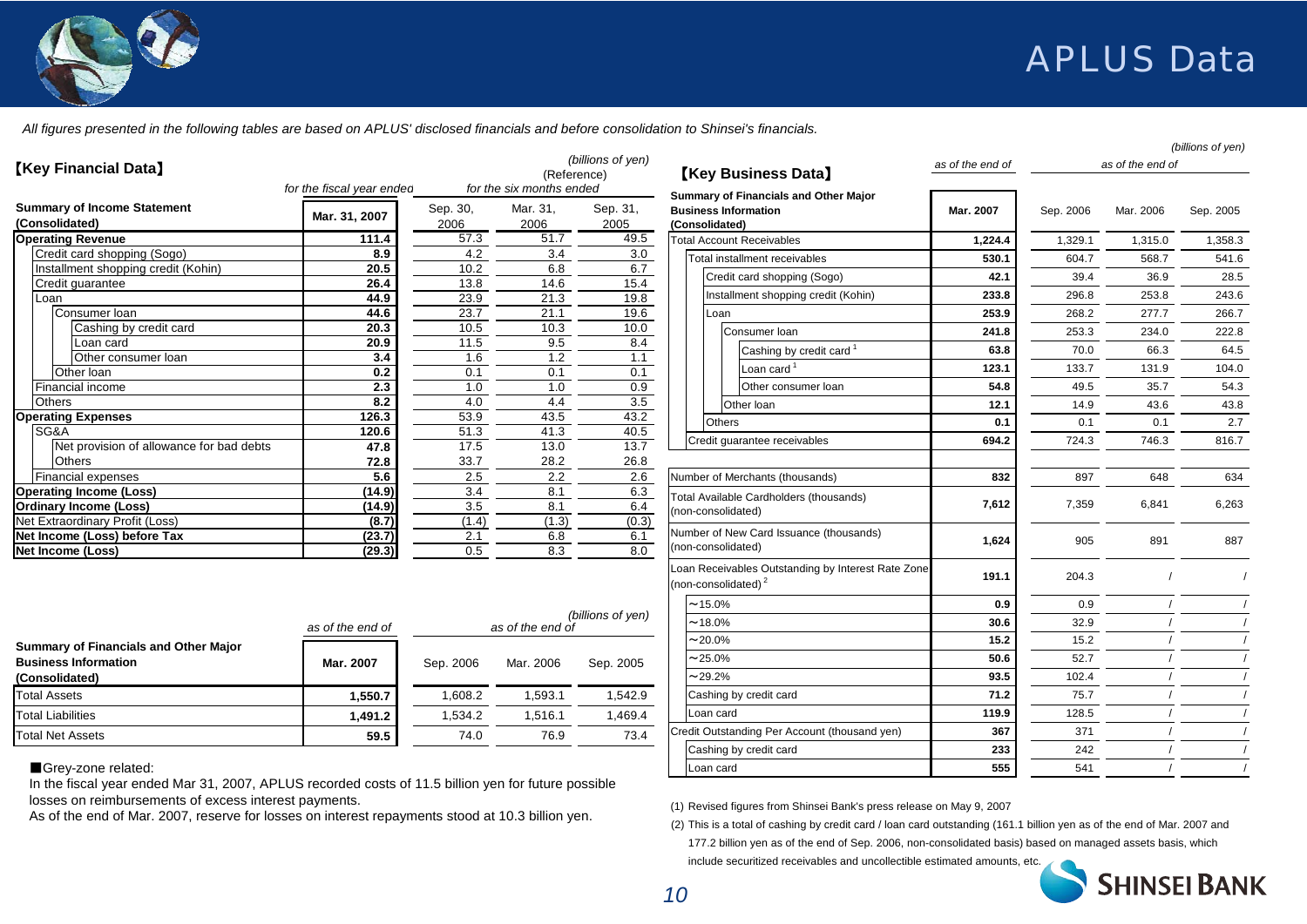## Shinki Data



*Latest figures are based on Shinki's1 disclosed financials announced on May 9, 2007*

| <b>Key Financial Data</b><br>for the fiscal year ended   |                  |                  | (billions of yen)<br>(Reference)<br>for the six months ended |                   | <b>Key Business Data</b><br>Summary of Financials and Other Major                   |           | as of the end of | (billions of yen)<br>as of the end of |           |
|----------------------------------------------------------|------------------|------------------|--------------------------------------------------------------|-------------------|-------------------------------------------------------------------------------------|-----------|------------------|---------------------------------------|-----------|
| <b>Summary of Income Statement</b><br>(non-consolidated) | Mar. 31,<br>2007 | Mar. 31,<br>2006 | Sep. 30,<br>2006                                             | Sep. 30,<br>2005  | <b>Business Information</b><br>(non-consolidated)                                   | Mar. 2007 | Mar. 2006        | Sep. 2006                             | Sep. 2005 |
| <b>Operating Income</b>                                  | 44.4             | 50.5             | 23.0                                                         | 25.5              | Loan Receivables Outstanding <sup>(2)</sup>                                         | 176.4     | 199.4            | 187.5                                 | 211.9     |
| Interest income                                          | 23.7             | 27.9             | 12.5                                                         | 13.6              | Consumer loans                                                                      | 125.8     | 136.8            | 130.0                                 | 144.8     |
| Interest on subordinated investor certificate            | 19.4             | 21.1             | 9.8                                                          | 11.0              | Unsecured loans                                                                     | 125.0     | 136.3            | 129.6                                 | 144.2     |
| <b>Others</b>                                            | 1.3              | 1.3              | 0.6                                                          | 0.7               | Secured loans                                                                       | 0.7       | 0.4              | 0.4                                   | 0.5       |
| <b>Operating Expenses</b>                                | 66.1             | 43.7             | 22.2                                                         | 20.6              | <b>Business loans</b>                                                               | 50.6      | 62.6             | 57.5                                  | 67.0      |
| <b>Financial expenses</b>                                | 1.7              | 1.9              | 0.8                                                          | 1.0               | Loans on deeds                                                                      | 0.3       | 0.6              | 0.4                                   | 0.9       |
| Other operating expenses                                 | 64.5             | 41.7             | 21.4                                                         | 19.5              | NoLoan business                                                                     | 50.1      | 61.8             | 56.9                                  | 65.7      |
| Allowance for bad debts and write offs                   | 46.9             | 20.0             | 12.3                                                         | 8.9               | Secured loans                                                                       | 0.0       | 0.1              | 0.0                                   | 0.3       |
| <b>Others</b>                                            | 17.5             | 21.7             | 9.0                                                          | 10.6              |                                                                                     |           |                  |                                       |           |
| <b>Operating Profit (Loss)</b>                           | (21.7)           | 6.7              | 0.7                                                          | 4.8               | Number of Branch Offices                                                            | 544       | 610              | 572                                   | 568       |
| <b>Ordinary Profit (Loss)</b>                            | (21.6)           | 6.8              | 0.8                                                          | 4.9               | Weighted Average Rate of Loan Interest Rate (%)                                     | 27.11     | 26.60            | 27.18                                 | 27.23     |
| Net Extraordinary Profit (Loss)                          | (13.7)           | 0.2              | (13.3)                                                       | 0.2               | Consumer loans                                                                      | 27.50     | 26.91            | 27.59                                 | 27.60     |
| Net Income (Loss) before Tax                             | (35.2)           | 7.0              | (12.4)                                                       | 5.1               | Unsecured loans                                                                     | 27.58     | 26.97            | 27.65                                 | 27.67     |
| <b>Net Income (Loss)</b>                                 | (39.9)           | 4.1              | (15.4)                                                       | 2.9               | Secured loans                                                                       | 13.96     | 11.15            | 11.07                                 | 11.61     |
|                                                          |                  |                  |                                                              |                   | <b>Business loans</b>                                                               | 26.14     | 25.93            | 26.24                                 | 26.42     |
|                                                          |                  |                  |                                                              |                   | Loans on deeds                                                                      | 21.66     | 21.26            | 21.29                                 | 22.21     |
|                                                          |                  |                  |                                                              |                   | NoLoan business                                                                     | 26.19     | 26.02            | 26.30                                 | 26.57     |
|                                                          |                  |                  |                                                              | (billions of yen) | Secured loans                                                                       | 11.32     | 9.68             | 11.54                                 | 9.19      |
|                                                          | as of the end of |                  | as of the end of                                             |                   | Weighted Average Rate of Funding Rate (%)                                           |           |                  |                                       |           |
| <b>Summary of Financials and Other Major</b>             |                  |                  |                                                              |                   | During the fiscal year                                                              | 1.66      | 1.82             | 1.64                                  | 1.96      |
| <b>Business Information</b><br>(non-consolidated)        | Mar. 2007        | Mar. 2006        | Sep. 2006                                                    | Sep. 2005         | As of the end of the fiscal year                                                    | 1.69      | 1.63             | 1.68                                  | 1.80      |
| <b>Total Assets</b>                                      | 151.9            | 189.7            | 171.9                                                        | 195.5             | (1) Shinsei owns 36.4% of Shinki Co., Ltd., an equity-method affiliate              |           |                  |                                       |           |
| <b>Total Liabilities</b>                                 | 124.9            | 121.1            | 120.1                                                        | 128.0             | (2) Balance of loans include off-balance sheet items through securitization program |           |                  |                                       |           |

68.5 51.8 67.4

### Grey-zone related:

Total Net Assets

For the fiscal year ended Mar. 2007, Shinki (non-consolidated basis) recorded costs of 37.9 billion yen for future possible losses on reimbursements of excess interest payments. (26.5 billion yen was recorded in operating expenses and 11.4 billion yen was recorded in extraordinary losses.) As of the end of Mar. 2007, the reserve amount stood at 36.3 billion yen.

**27.0**

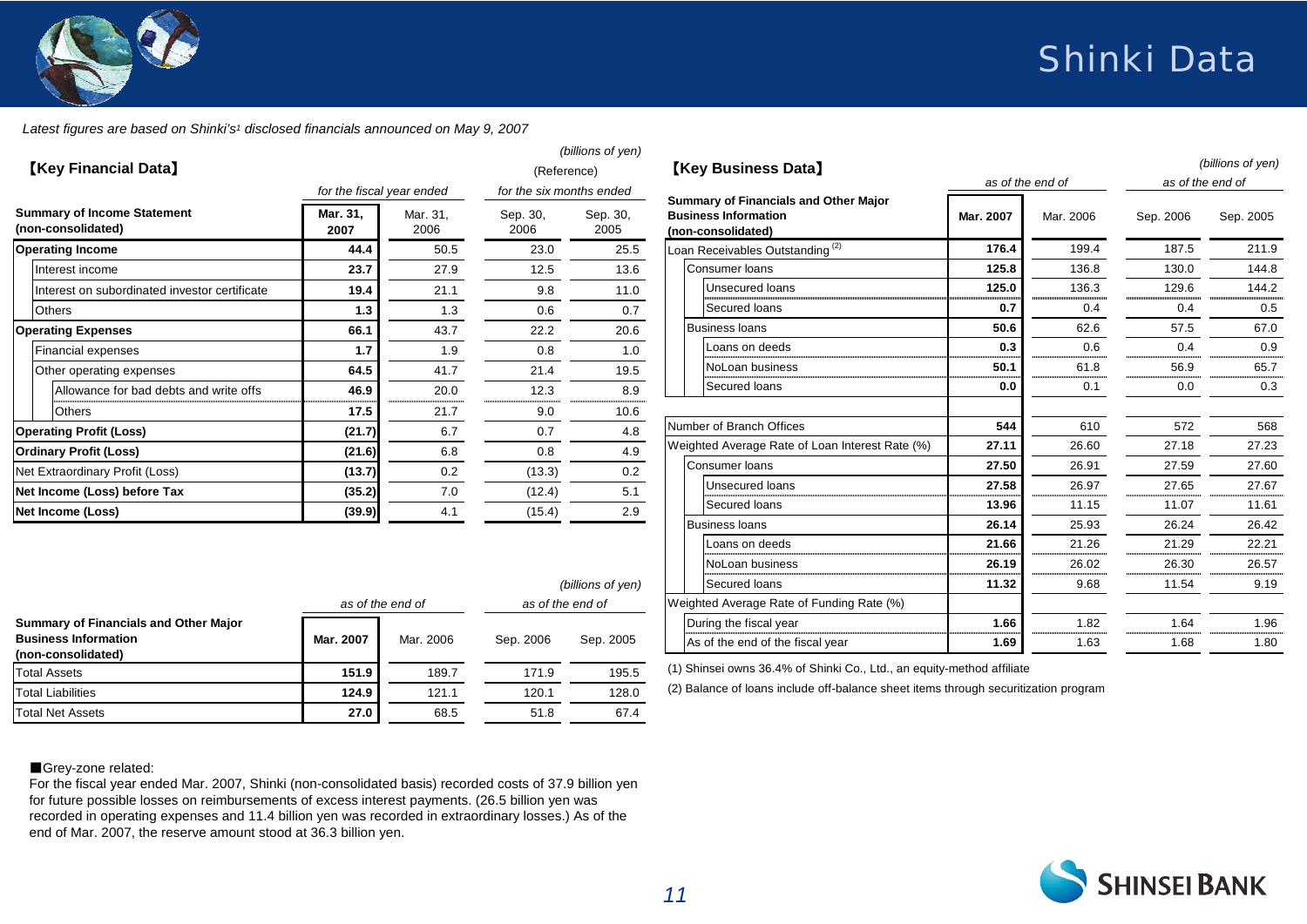

【Non-Consolidated Financial Figures of Major Subsidiaries and Affiliate】

|                                   |                                              |                            |                                                           |                                |                        |                          |                             |                            |                 |                                   | (billions of yen)                   |
|-----------------------------------|----------------------------------------------|----------------------------|-----------------------------------------------------------|--------------------------------|------------------------|--------------------------|-----------------------------|----------------------------|-----------------|-----------------------------------|-------------------------------------|
|                                   |                                              |                            |                                                           |                                |                        |                          | As of the end of March 2007 |                            |                 | <b>FY2006</b>                     |                                     |
| Name of Company                   | Consolidation<br>(Cons.) or Equity<br>Method | Established<br><b>Date</b> | <b>Main Business</b>                                      | Recent<br>Financial<br>Closing | Total<br><b>Assets</b> | <b>Borrowed</b><br>Money | from<br>Shinsei<br>(Note1)  | Capital<br><b>Accounts</b> | from<br>Shinsei | <b>Net</b><br>Operating<br>Income | <b>Net</b><br>Income<br>(after tax) |
| [Institutional Banking]           |                                              |                            |                                                           |                                |                        |                          |                             |                            |                 |                                   |                                     |
| <b>Shinsei Securities</b>         | Cons.                                        | 1997/8                     | Securities                                                | 2007/3                         | 45.4                   | 14.0                     | 10.0                        | 12.3                       | 12.3            | 0.2                               | 0.1                                 |
| Shinsei Trust & Banking           | Cons.                                        | 1996/11                    | Trust banking                                             | 2007/3                         | 26.1                   | $\blacksquare$           | $\blacksquare$              | 8.4                        | 8.4             | 1.6                               | 0.9                                 |
| Shinsei Investment<br>Management  | Cons.                                        | 2001/12                    | Investment trust and discretionary<br>investment advising | 2007/3                         | 0.4                    |                          | $\blacksquare$              | 0.3                        | 0.3             | 0.0                               | 0.0                                 |
| Shinseigin Finance                | Cons.                                        | 1993/1                     | Finance                                                   | 2007/3                         | 25.2                   | 0.5                      | $\sim$                      | 1.0                        | 1.0             | 2.0                               | 0.7                                 |
| Shinsei Servicing Company         | Cons.                                        | 2001/10                    | Servicing business                                        |                                | 2.5                    |                          | $\blacksquare$              | 1.1                        | 1.1             | 1.0                               | 0.5                                 |
| [Consumer and Commercial Finance] |                                              |                            |                                                           |                                |                        |                          |                             |                            |                 |                                   |                                     |
| <b>APLUS</b>                      | Cons.                                        | 1956/10                    | Consumer sales finance                                    | 2007/3                         | 1,490.7                | 458.3                    | $\overline{a}$              | 60.9                       | 41.9            | (13.9)                            | (27.9)                              |
| Shinki                            | Equity                                       | 1954/12                    | Consumer finance                                          | 2007/3                         | 151.9                  | 69.4                     | 13.0                        | 27.0                       | 9.8             | (21.5)                            | (39.9)                              |
|                                   |                                              |                            |                                                           |                                |                        |                          |                             |                            |                 |                                   |                                     |
| Showa Leasing                     | Cons.                                        | 1969/4                     | Leasing                                                   | 2007/3                         | 558.2                  | 369.4                    | $\blacksquare$              | 43.4                       | 41.7            | 7.7                               | 11.5                                |
| Shinsei Property Finance<br>(SPF) | Cons.                                        | 1959/5                     | Real estate collateral finance                            | 2007/3                         | 64.7                   | 59.0                     | 59.0                        | 3.9                        | 3.9             | 2.7                               | 1.3                                 |

(Note 1) Borrowed money from Shinsei includes guarantees.